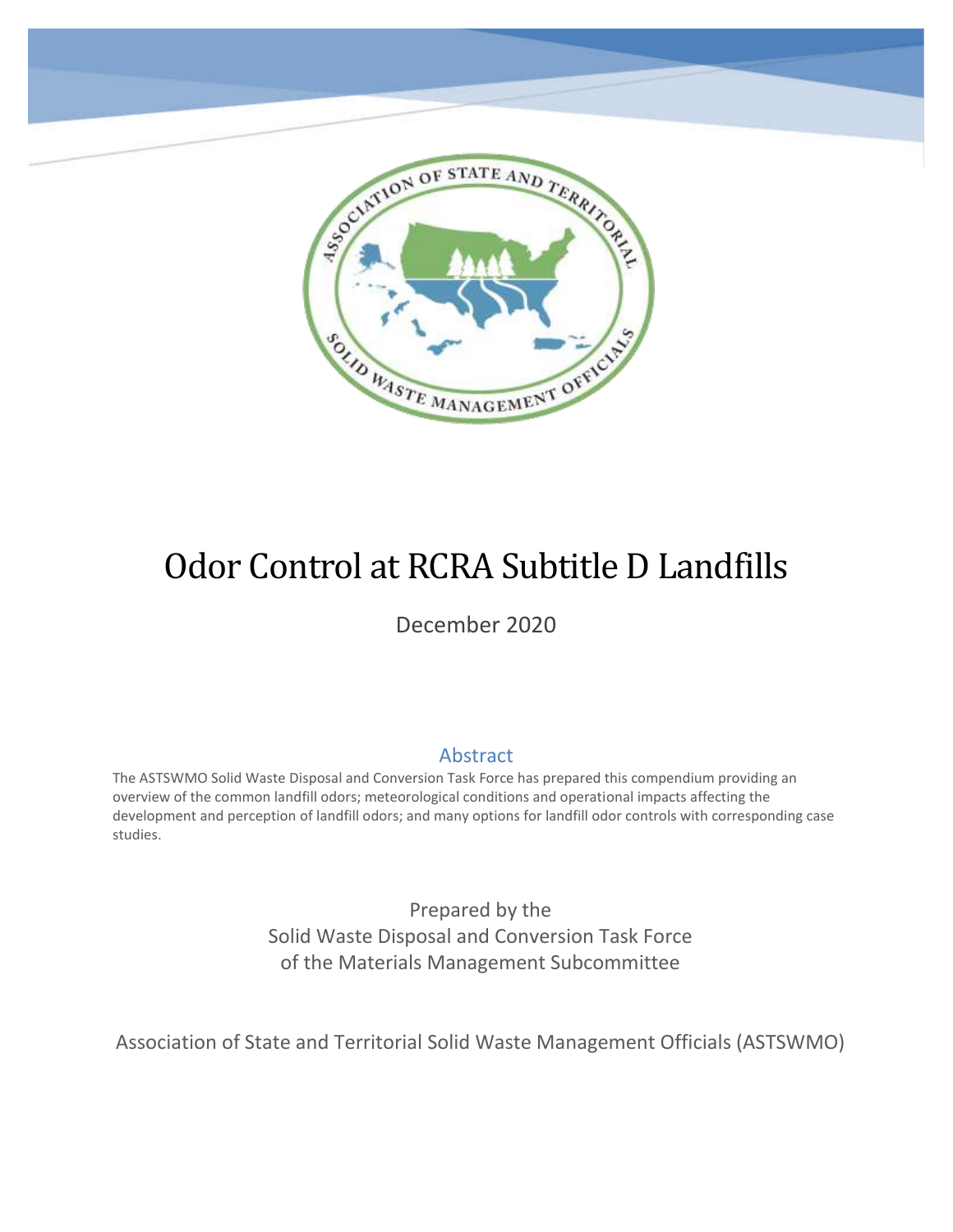#### **Acknowledgments**

This report was prepared by the Solid Waste Disposal and Conversion Task Force of the ASTSWMO. Special thanks to the following previous and current Task Force members who helped assemble, write, review and edit this compendium:

Region 1: Sanjay Shah, New Jersey Region 2: Dennis Fekert, Vermont, and Kasey Kathan, Vermont Region 3: Kathryn Perszyk, Virginia Region 4: Scott Story, Alabama Region 5: Kenn Smith, Illinois Region 6: Jodie Kimball, Louisiana and Yolunda Righteous, Louisiana Region 7: Mike Smith, Iowa Region 8: Suzanne Engels, Wyoming Region 9: Vacant Region 10: Lori Aldrich, Alaska ASTSWMO Staff: Kerry Callahan

In addition, the Task Force would like to thank all the State and Territorial (State) regulators who provided responses to our odor survey. Your information was instrumental in putting together this compendium.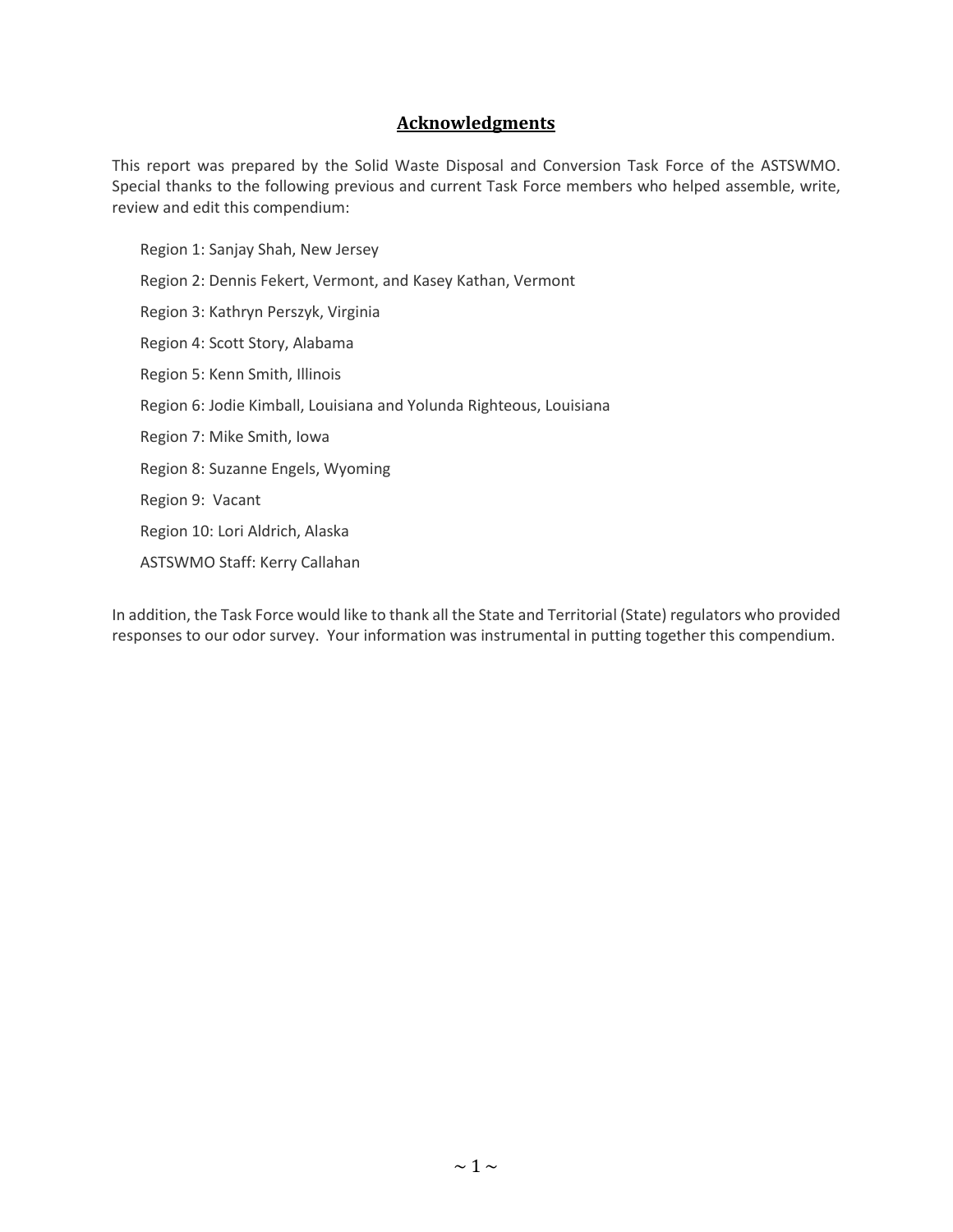#### **Disclaimer**

This Odor Control at RCRA Subtitle D Landfills Compendium was prepared by the Solid Waste Disposal Task Force (SWDC) of the Materials Management Subcommittee within the Association of State and Territorial Solid Waste Management Officials (ASTSWMO).

This project has been funded wholly or in part by the United States Environmental Protection Agency under assistance agreement X1-83614401 to ASTSWMO. The contents of this document do not necessarily reflect the views and policies of the Environmental Protection Agency, nor does the EPA or ASTSWMO endorse trade names or recommend the use of commercial products mentioned in this document. The views expressed in this document are those of the ASTSWMO SWDC Task Force and its members and have not been formally endorsed by the ASTSWMO Board of Directors.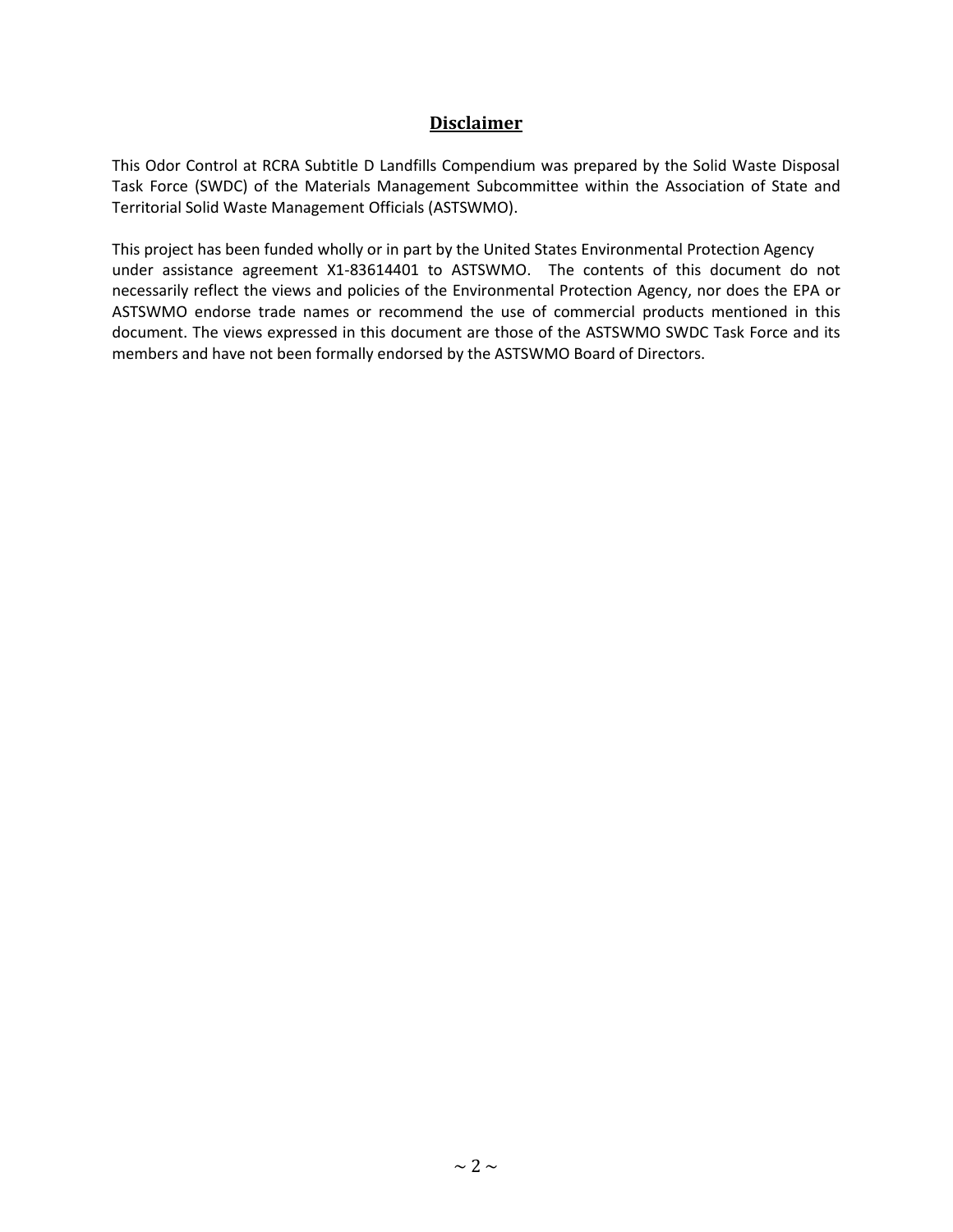## **Table of Contents**

| 1. |       |  |  |  |  |
|----|-------|--|--|--|--|
|    | 1.1   |  |  |  |  |
|    | 1.2   |  |  |  |  |
| 2. |       |  |  |  |  |
|    | 2.1   |  |  |  |  |
|    | 2.2   |  |  |  |  |
|    | 2.3   |  |  |  |  |
|    | 2.4   |  |  |  |  |
|    | 2.5   |  |  |  |  |
| 3. |       |  |  |  |  |
|    | 3.1   |  |  |  |  |
|    | 3.1.1 |  |  |  |  |
|    | 3.1.2 |  |  |  |  |
|    | 3.1.3 |  |  |  |  |
|    | 3.1.4 |  |  |  |  |
|    | 3.1.5 |  |  |  |  |
|    | 3.1.6 |  |  |  |  |
|    | 3.2   |  |  |  |  |
|    | 3.2.1 |  |  |  |  |
|    | 3.2.2 |  |  |  |  |
|    | 3.2.3 |  |  |  |  |
|    | 3.2.4 |  |  |  |  |
| 4. |       |  |  |  |  |
|    | 4.1   |  |  |  |  |
|    | 4.1.1 |  |  |  |  |
|    | 4.1.2 |  |  |  |  |
|    | 4.1.3 |  |  |  |  |
|    | 4.1.4 |  |  |  |  |
|    | 4.1.5 |  |  |  |  |
|    | 4.1.6 |  |  |  |  |
|    | 4.2   |  |  |  |  |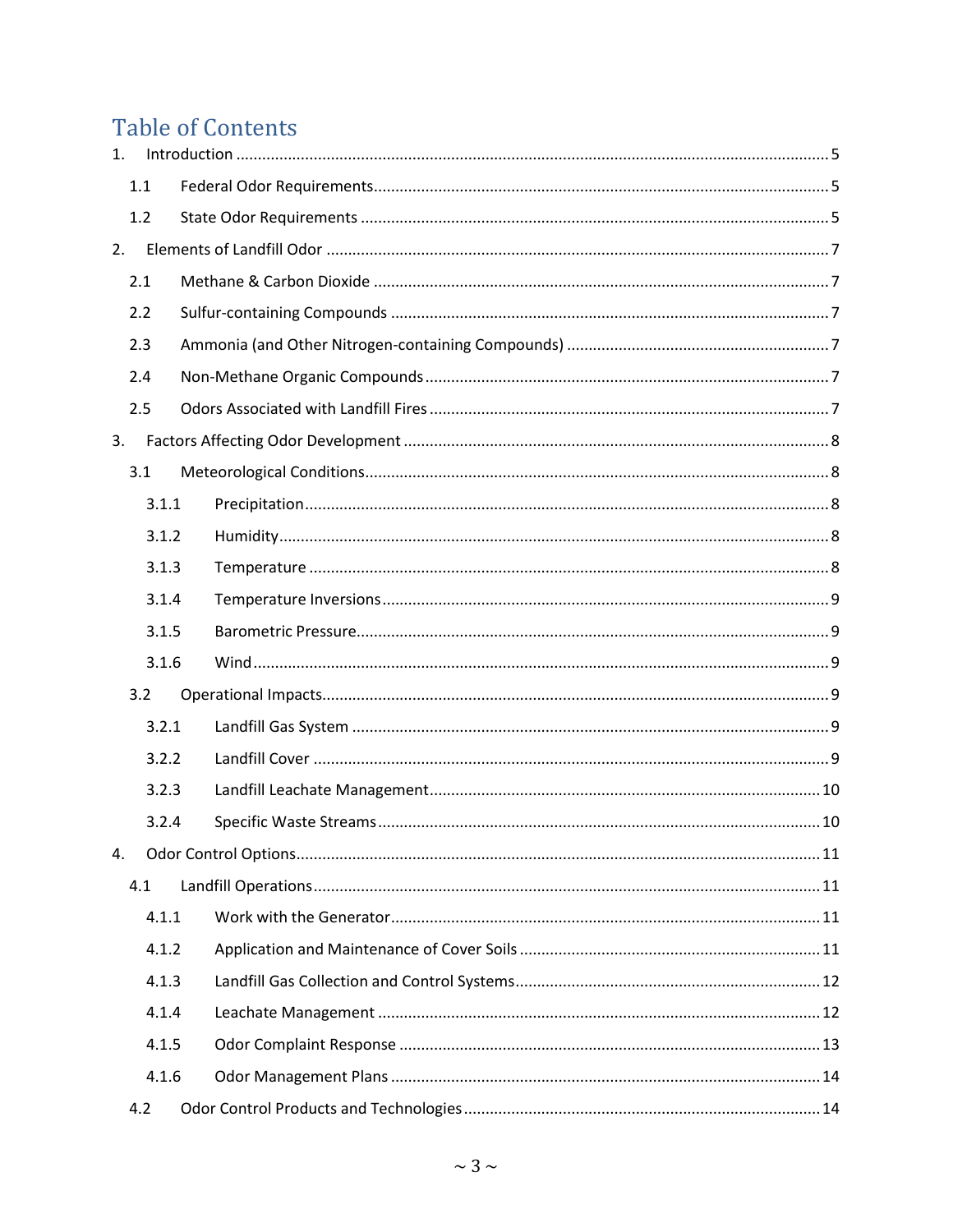|                                                                                                 | 4.2.1 |  |  |  |  |  |
|-------------------------------------------------------------------------------------------------|-------|--|--|--|--|--|
|                                                                                                 | 4.2.2 |  |  |  |  |  |
|                                                                                                 | 4.2.3 |  |  |  |  |  |
| 5.                                                                                              |       |  |  |  |  |  |
|                                                                                                 | 5.1   |  |  |  |  |  |
|                                                                                                 | 5.2   |  |  |  |  |  |
|                                                                                                 | 5.3   |  |  |  |  |  |
|                                                                                                 | 5.4   |  |  |  |  |  |
|                                                                                                 | 5.5   |  |  |  |  |  |
|                                                                                                 | 5.6   |  |  |  |  |  |
|                                                                                                 | 5.7   |  |  |  |  |  |
|                                                                                                 | 5.8   |  |  |  |  |  |
|                                                                                                 |       |  |  |  |  |  |
|                                                                                                 |       |  |  |  |  |  |
|                                                                                                 |       |  |  |  |  |  |
|                                                                                                 |       |  |  |  |  |  |
| Prevention of H <sub>2</sub> S Odors from C&D Waste and Employing Best Management Practices  27 |       |  |  |  |  |  |
| Controlling the Disposal and Reuse of C&D Waste Containing Gypsum Drywall27                     |       |  |  |  |  |  |
|                                                                                                 |       |  |  |  |  |  |
|                                                                                                 |       |  |  |  |  |  |
|                                                                                                 |       |  |  |  |  |  |
|                                                                                                 |       |  |  |  |  |  |
|                                                                                                 |       |  |  |  |  |  |
|                                                                                                 |       |  |  |  |  |  |
|                                                                                                 |       |  |  |  |  |  |
|                                                                                                 |       |  |  |  |  |  |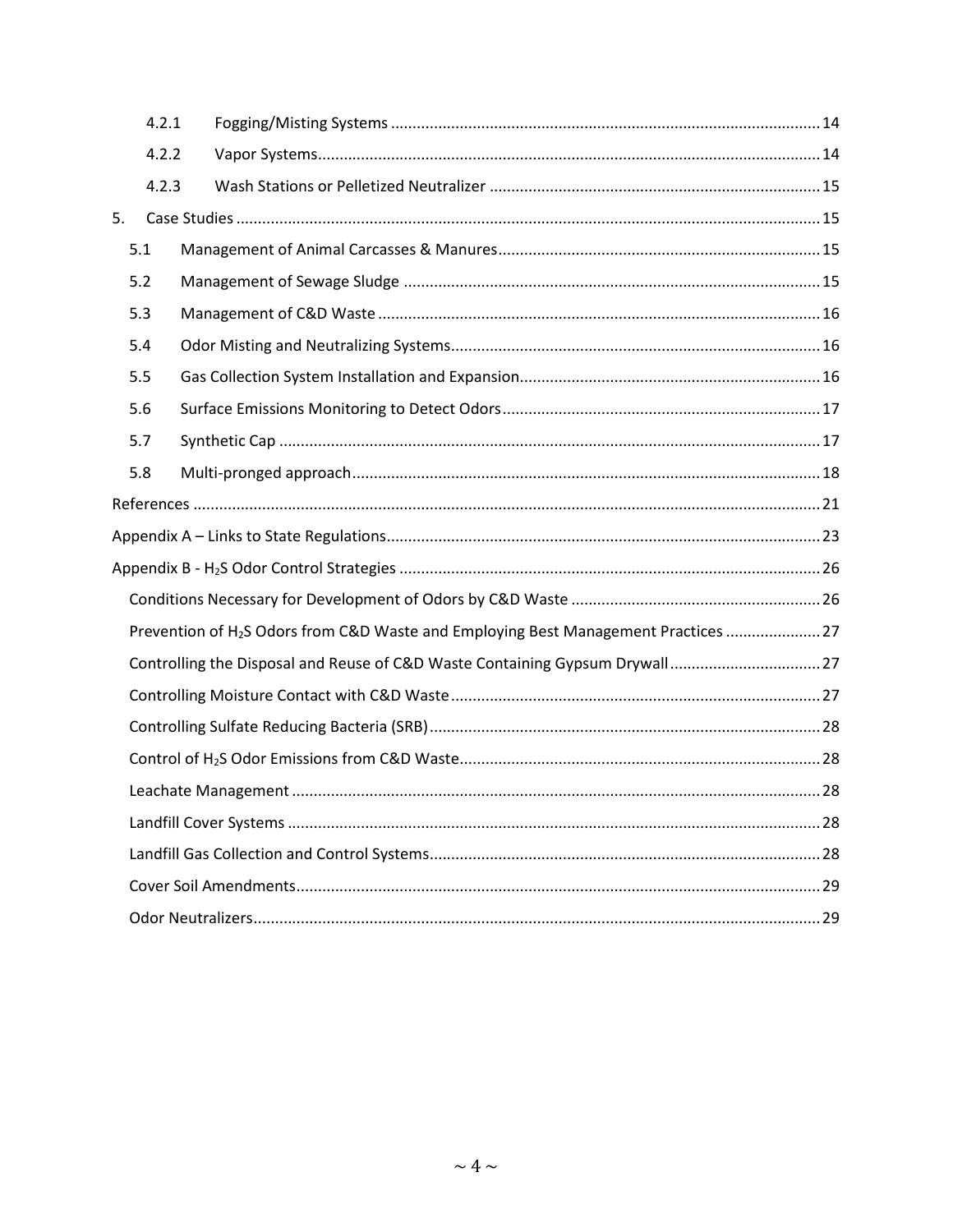# Odor Control at Subtitle D Landfills

## <span id="page-5-0"></span>1. Introduction

The Solid Waste Disposal and Conversion (SWDC) Task Force of the Materials Management Subcommittee within the Association of State and Territorial Solid Waste Management Officials (ASTSWMO) has produced this compendium as a resource for solid waste regulators and others for addressing the generation and management of landfill gas and odors. This compendium includes discussions of typical gases generated at landfills, the conditions that affect gas generation and migration, and potential remedies to landfill odor issues. In addition, it includes a summary of results from a nationwide survey on regulatory requirements regarding landfill odor, and case studies in landfill odor management.

#### <span id="page-5-1"></span>1.1 Federal Odor Requirements

Operating criteria for municipal solid waste landfills (MSWLFs) is provided at Subpart C of Title 40 of the Code of Federal Regulations (CFR) Part 258 (40 CFR 258). The only mention of odors within these regulations is the requirement that operators of MSWLFs cover disposed solid waste with six inches of earthen material or approved alternate materials of an alternate thickness at the end of each operating day, or at more frequent intervals if necessary, to control disease vectors, fires, odors, blowing litter, and scavenging (40 CFR 258.21). In addition, MSWLF owners or operators are also required to monitor the concentration of methane gas and take immediate actions to protect human health and implement a remediation plan if stated methane concentrations are exceeded (40 CFR 258.23).

In addition to the federal regulations developed to implement Subtitle D of the Resource Conservation and Recovery Act (RCRA), the United States Environmental Protection Agency (USEPA) has also promulgated standards under the Clean Air Act (CAA) applicable to MSWLFs. These regulations<sup>1</sup> require the collection and control of landfill gas emissions, but do not directly require the control of odors. While the USEPA (1980) studied regulatory options for the control of odors, federal regulatory involvement was determined to be unwarranted, leaving States and local governments to regulate odor.

#### <span id="page-5-2"></span>1.2 State Odor Requirements

State regulations often include landfill operating requirements and air quality requirements that regulate dust, odors, vectors, and other nuisances from impacting human health and the environment due to the operation of a landfill. In 2019, the ASTSWMO Solid Waste Disposal and Conversion Task Force sent a survey concerning State odor regulations applicable to landfills and requested examples of both successful and unsuccessful odor controls. Of the 40 survey responses, the majority of States responded that they have odor requirements in their regulations. Odor requirements were primarily found in solid waste regulations applicable to landfills. However, half of the responding States also indicated that air regulations included odor requirements applicable to landfills as well.

Within State solid waste and air regulations, the survey revealed that States have taken various approaches to regulating landfill odors. Most States reported that their solid waste regulations included

<sup>1</sup> 40 CFR 60 Subpart Cc—Emission Guidelines and Compliance Times for Municipal Solid Waste Landfills **OR** 40 CFR 60 Subpart Cf—Emission Guidelines and Compliance Times for Municipal Solid Waste Landfills; 40 CFR 60 Subpart XXX—Standards of Performance for Municipal Solid Waste Landfills That Commenced Construction,

Reconstruction, or Modification After July 17, 2014 **OR** 40 CFR 60 Subpart WWW—Standards of Performance for Municipal Solid Waste Landfills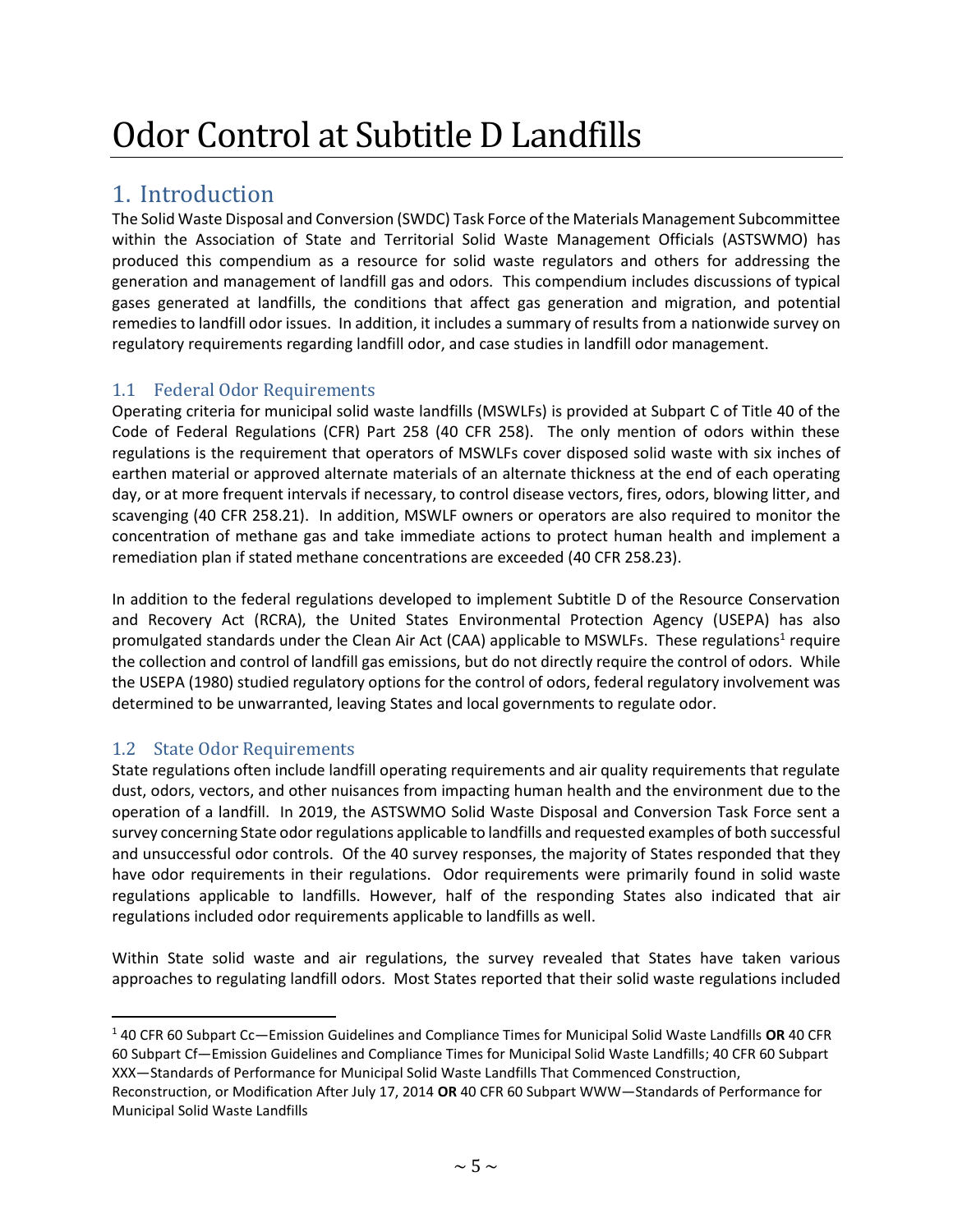the RCRA Subtitle D language requiring that landfills apply and maintain daily cover to prevent landfill odors. Eighty percent (80%) of States also reported that their regulations have been expanded to include requirements that landfills (or generally any person or facility) shall not produce nuisance or objectionable odors that impact neighbors or the general public. Some examples of nuisance odor regulatory language provided by the States include:

- Odors and vectors shall be effectively controlled so they do not constitute nuisances or hazards;
- A person may not engage in solid waste handling in a manner which will likely create a nuisance;
- No person shall cause or permit the emission of any substance or combination of substances which creates or contributes to an odor, in the ambient air, that constitutes a nuisance;
- The owner and operator shall control nuisances, including but not limited to ... odor. The facility shall be operated to control malodorous gases; and
- No person shall emit or cause to be emitted into the atmosphere any air contaminant or combination of air contaminants which creates an objectionable odor beyond the property line.

The use of terms like nuisance and objectionable can be difficult to interpret in the compliance setting. Of the 32 States that reported having nuisance odor regulatory language, twelve reported having a definition for "nuisance" and three provided definitions for an "objectionable odor." Most definitions of nuisance and objectionable odor were similar and included language that a nuisance / objectionable odor occurs when there is an interference with an individual's health, safety, welfare, comfort, convenience or enjoyment of life and property. One definition for objectionable odor took this further to state that "[o]dors are harmful or injurious to human health if they tend to lessen human food and water intake, interfere with sleep, upset appetite, produce irritation of the upper respiratory tract, cause symptoms of nausea, or if their chemical or physical nature is, or may be, detrimental or dangerous to human health."<sup>2</sup> Another method reported for determining an objectionable odor is "when 60% of a random sample of persons exposed to the odor in their place of residence or employment, other than employment at the odor source, claim it to be objectionable."<sup>3</sup>

Some States identified a requirement that landfills develop an Odor Plan identifying actions to be implemented by a landfill to control odor. Such a plan was either required as part of the original landfill permit application, the facility operation plan, or required to be developed in response to odor complaints.

Finally, five States reported that their State solid waste or air regulations include measurable odor standards applicable to landfills. Colorado, Kentucky, and Missouri had similar regulations prohibiting the emission of odorous air contaminants from any source that results in detectable odors using an olfactometer. In these States, it can be a violation if odors are detected after the odorous air has been diluted with seven or more volumes of odor free air. Minnesota, New Jersey, and New York provided information about air quality standards that included measurable hydrogen sulfide ( $H_2S$ ) limits that could be cited for landfills with  $H_2S$  issues.

<sup>&</sup>lt;sup>2</sup> North Carolina, [15A NCAC 02D.1801](https://files.nc.gov/ncdeq/Air%20Quality/rules/rules_review/secD1800.pdf)

<sup>&</sup>lt;sup>3</sup> Wisconsin[, NR 429.03\(2\)\(b\)](https://docs.legis.wisconsin.gov/code/admin_code/nr/400/429/03/2)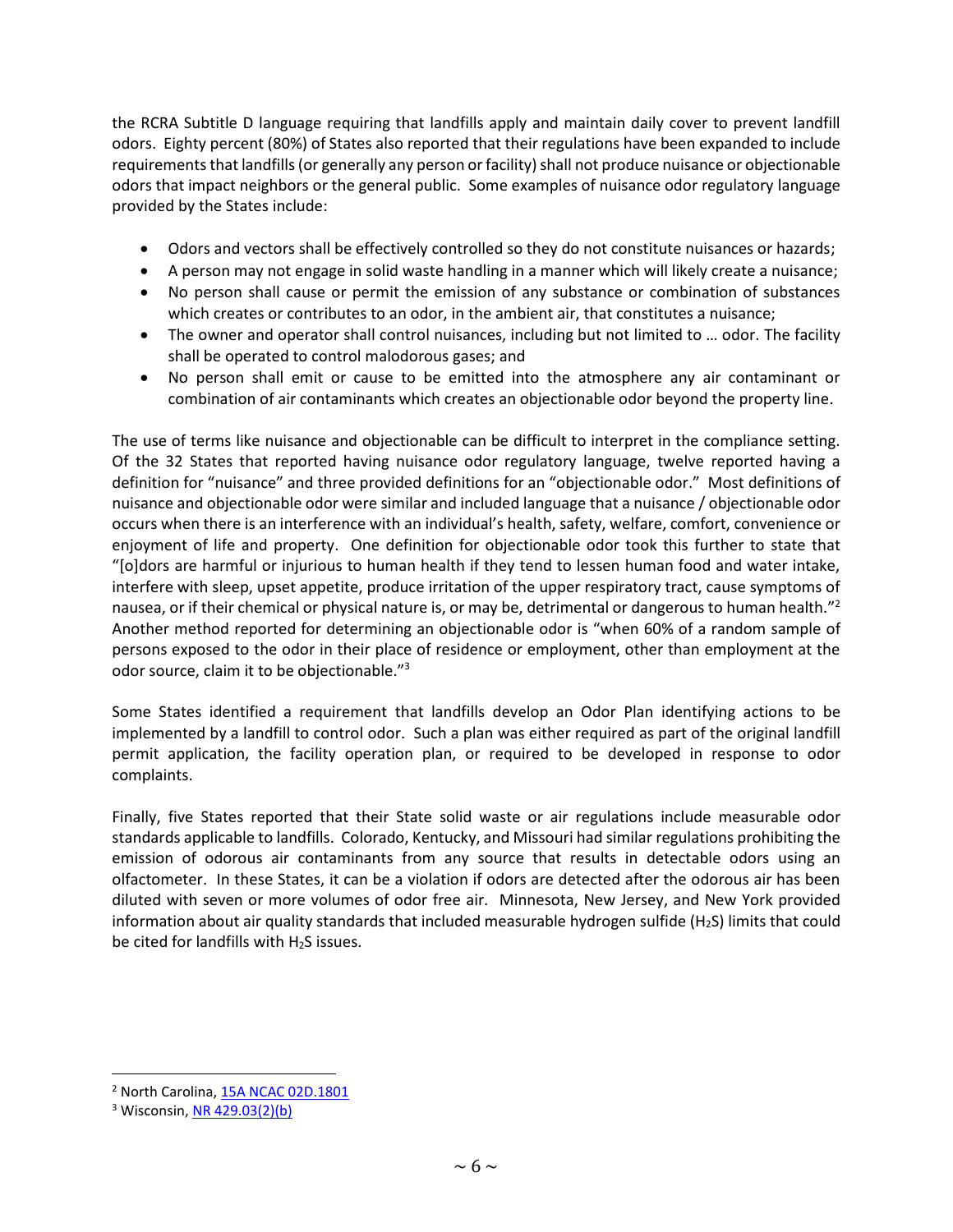### <span id="page-7-0"></span>2. Elements of Landfill Odor

Most landfill odors are associated with landfill gas. Landfill gas is a product of decomposition of organic material in landfills and consists primarily of methane and carbon dioxide, which are colorless and odorless. Trace amounts of sulfides, nitrogen-containing compounds, and other nonmethane organic compounds (NMOC) in landfill gas are the largest contributors to odors.

#### <span id="page-7-1"></span>2.1 Methane & Carbon Dioxide

While methane and carbon dioxide, mentioned above, do not contribute to landfill odors, they can create health, safety, and environmental hazards when not managed properly.

*Other common sources of odors at a landfill include:* 

- *Incoming trash;*
- *Specific wastes with strong odors such as sludge from wastewater treatment plants, manures, animal carcasses, and some industrial wastes;*
- *Specific wastes, such as gypsum wallboard, which are known to contribute to hydrogen sulfide production during decomposition;*
- *Storage and transfer structures for landfill leachate, which is the liquid collected from the bottom of a constructed landfill unit;*
- *Installation and maintenance of landfill gas collection and control systems; and*
- *Other waste management activities occurring onsite such as composting.*

#### <span id="page-7-2"></span>2.2 Sulfur-containing Compounds

Landfills commonly accept sulfur-containing wastes, such as coal ash, municipal solid waste (MSW) incinerator ash, and construction and demolition debris, especially gypsum wallboard. Under the landfill's anaerobic conditions, bacteria in the landfill convert the sulfur in these wastes to  $H_2S$ , dimethyl sulfide  $((CH<sub>3</sub>)<sub>2</sub>S)$ , and methyl mercaptan (CH<sub>4</sub>S). While the concentration of these compounds may be small, they are typically responsible for the greatest portion of landfill odor complaints due to their very low odor detection threshold. These sulfur-containing compounds are typically described as having an odor of rotten eggs or cooked cabbage.

#### <span id="page-7-3"></span>2.3 Ammonia (and Other Nitrogen-containing Compounds)

Ammonia is produced in large quantities in landfills, but with a high odor threshold, it is not a major contribution to most landfill odor complaints. However, other nitrogen-containing compounds, including cadaverine, putrescine, and trimethylamine, which are produced by rotting meat, have much lower odor thresholds and have a much greater impact on landfill gas odors. While some are less noticeable individually, any or all of them in combination with other gases often produce an odor referred to as the "smell of death" (Techletter.com).

#### <span id="page-7-4"></span>2.4 Non-Methane Organic Compounds

Many other compounds contribute to landfill gas odors based on the waste disposed, environmental conditions, and landfill operations. These can include aldehydes, carboxylic acids, and terpenes, which are produced during anaerobic decomposition. While individually, some of these may have a pleasant smell, they can increase the odor intensity when mixed with other landfill odor compounds.

#### <span id="page-7-5"></span>2.5 Odors Associated with Landfill Fires

Landfill fires, both surface and subsurface, emit an odor similar to a charcoal grill or melting plastics. Responses to landfill fires are varied and specific to the situation, but recognizing them at an early stage is important. Surface fires are generally visible, either the smoke or fire itself, and can result from arson, disposal of hot objects, or other spark sources. Subsurface fires are less recognizable and caused primarily by combustion of buried organic material, often spontaneously. Unlike other gas production, this is an aerobic process caused by the heat of a buried object or degradation of organic material. Smoke might not be visible since compacted waste acts as a good particulate filter, but fugitive gases are able to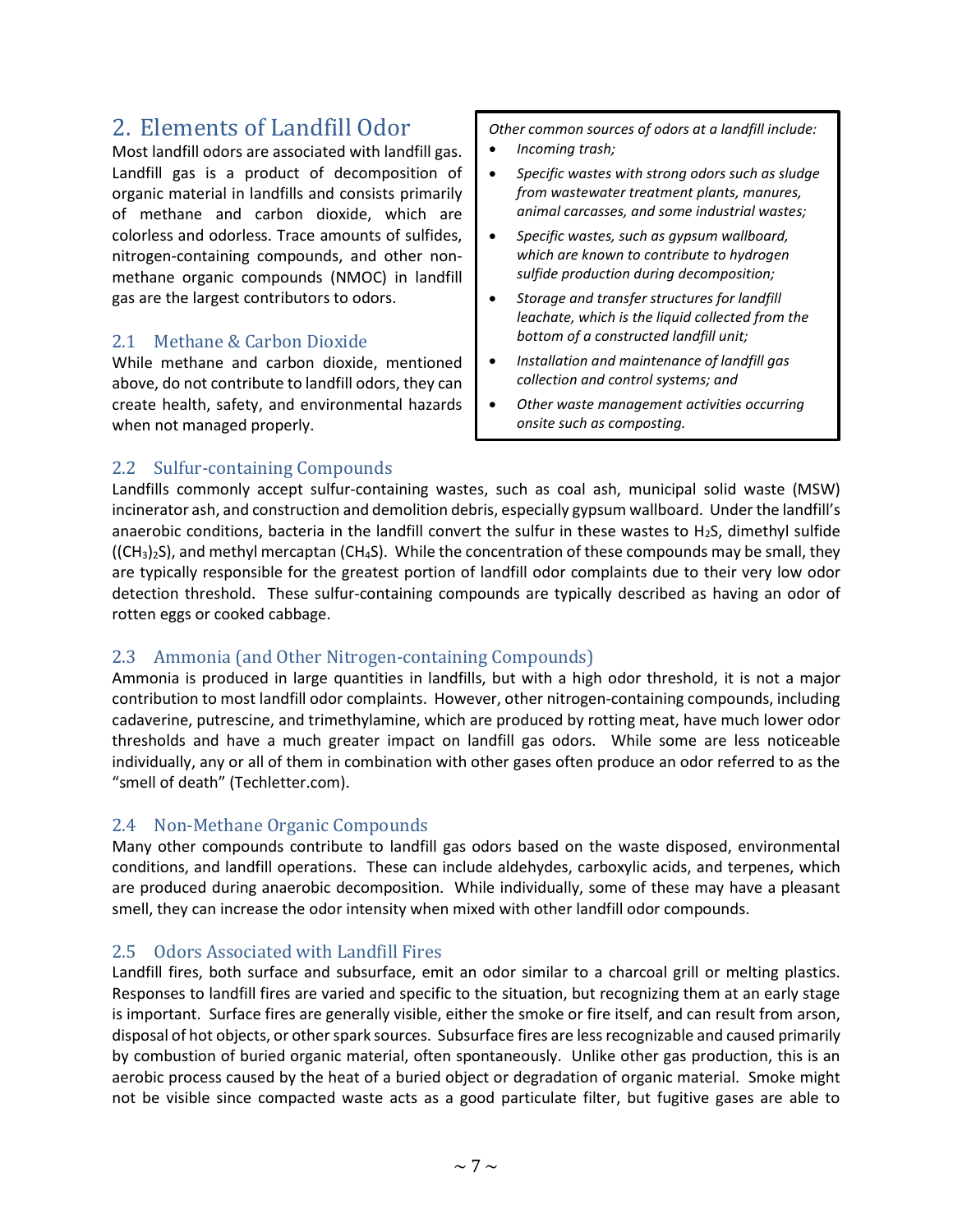percolate towards the landfill surface. In general, landfill fires are a major concern because they "emit a toxic cocktail of 'Most Wanted' fugitive gases including formaldehyde, hydrogen cyanide, hydrogen sulfide, nitrogen oxides, and many others" (Foss-Smith, 2010).

## <span id="page-8-0"></span>3. Factors Affecting Odor Development

The presence, development, and atmospheric distribution of landfill gas and odors may be impacted by a variety of conditions at the landfill. Certainly, the meteorological conditions and their relation to the waste mass are a critical element to the development of gases and odors, and must be considered in the siting, design, and operations of the landfill. Additionally, changes in land use and development patterns in the area surrounding the landfill can influence the public perception of landfill odor over time. The following subsections present meteorological conditions and operational impacts that affect the development and public perception of landfill odors.

#### <span id="page-8-1"></span>3.1 Meteorological Conditions

It is clear that weather conditions affect the production and dispersion of landfill odors and are a consideration when addressing how best to reduce landfill odors, particularly in the short term during unstable weather conditions.

#### <span id="page-8-2"></span>3.1.1 Precipitation

The optimum MSWLF moisture content to maximize gas production (and thus odors) is 40% or higher. Since waste is typically assumed to have a moisture content as low as approximately 15% (Tchobanoglous, 1993), the addition of precipitation into the landfill waste mass is expected to increase waste degradation resulting in increased gas and odor production. Precipitation impacts landfill odor in two ways:

- Increased moisture content of incoming waste to the landfill, and
- Increased moisture content due to seepage into the landfill.

The increased moisture content of incoming waste may increase complaints of landfill odors near the landfill entrance, along internal haul roads, or odors from the working face. Disposal of wetter waste in addition to precipitation seeping into the landfill at the working face or in areas without final cover or poor drainage can increase the overall moisture content of the landfill, thereby increasing gas and odor production.

#### <span id="page-8-3"></span>3.1.2 Humidity

An increase in landfill odor is often reported as rising with high humidity due to the heavier humid air entrapping the odors and allowing them to linger and stagnate. Work by Ying et al. (2012) indicated no direct correlation to humidity, but did note that temperature inversions result in the combination of stagnant and humid air and resultant odors. Therefore, humidity and odor may not be directly related but mutually common under certain atmospheric conditions.

#### <span id="page-8-4"></span>3.1.3 Temperature

As ambient temperatures rise, it stimulates molecule movement in landfill gases, which increases odor diffusion. In summer, although temperatures increase, other conditions, such as high barometric pressure, dry air, or winds, may provide a counterbalance to mitigate dispersion of landfill odors. In winter months, while less odor may be produced, conditions such as low wind and temperature inversions may cause greater dispersion of the odors. While seasonal temperatures can affect odor dispersion, odor complaints are received year-round.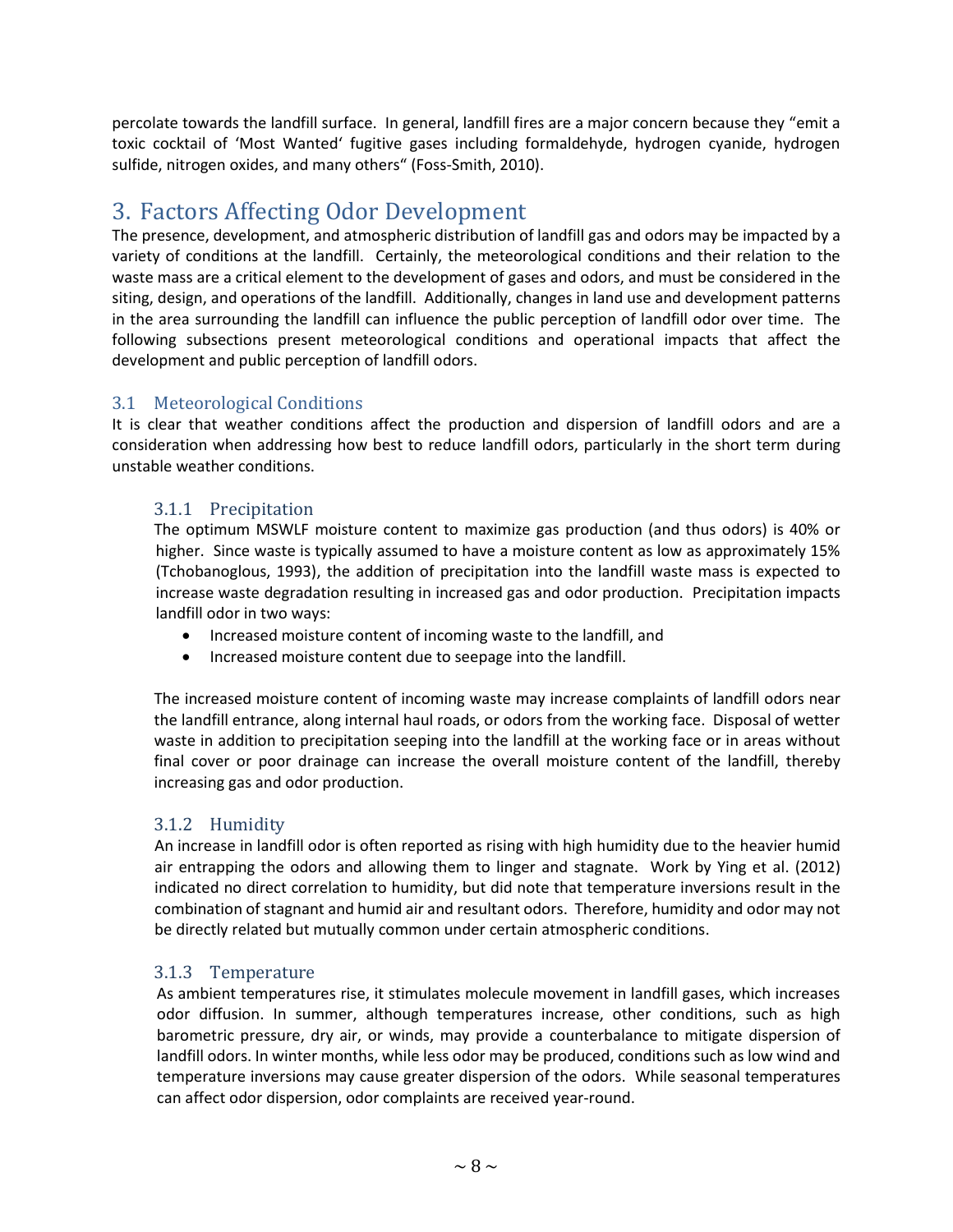#### <span id="page-9-0"></span>3.1.4 Temperature Inversions

Temperature inversions, occurring when a layer of warm air overlays a layer of cooler air, limits the convection of air near the ground surface. This impacts the "diffusion of dust, smoke, and other air pollutants" and "a ground inversion develops when air is cooled by contact with a colder surface until it becomes cooler than the overlying atmosphere" (Encyclopædia Britannica). [Topography](https://www.merriam-webster.com/dictionary/Topography) greatly affects the magnitude of ground inversions. If the land is rolling or hilly, the cold air formed on the higher land surfaces tends to drain into the valleys, producing a larger and thicker inversion above low ground and little or none above higher elevations. Temperature inversions may enable landfill odors to travel to lower terrain areas many miles without dispersing.

#### <span id="page-9-1"></span>3.1.5 Barometric Pressure

On days when the barometric pressure is lower than the pressure of the gases within the landfill, more gas will escape into the atmosphere. Similarly, landfill operators have attributed the use of more aggressive vacuum on gas collection systems or improvements to the gas collections system, which reduce gas pressure within the landfill, with reductions in odor complaints.

#### <span id="page-9-2"></span>3.1.6 Wind

Wind contributes to spreading landfill gas, increasing the potential area of impact, but can also reduce the concentration. Ying et al. (2012) noted that landfill odor complaints were confined to a downwind area comprising of only 225 compass degrees. However, when little or no wind is present, odors will tend to be more noticeable.

#### <span id="page-9-3"></span>3.2 Operational Impacts

Various operating systems at the landfill can have a significant positive or negative impact on the development of landfill gas and dispersion of landfill odors.

#### <span id="page-9-4"></span>3.2.1 Landfill Gas System

Landfill gas collection systems are designed to collect and manage the gas produced by a landfill over time. The designs are based on modeling of the gas generation over the operating life and the post closure care period of the landfill. If the gas generation is underestimated, the limitations of the system can cause excess gas pressure within the landfill, which will escape and increase odors. Conversely, over-expanding the gas system or increased vacuum can result in reduced gas pressures and introduction of oxygen to the landfill and cause potential development of landfill fires. It is essential to calibrate the gas system appropriately for the actual gas generation of the landfill.

#### <span id="page-9-5"></span>3.2.2 Landfill Cover

Landfill cover, which includes daily cover, intermediate cover, and final cover systems, are important in managing landfill gas. A daily or intermediate cover of a finer grain material may help reduce migration of landfill gases through the waste. Conversely, use of a gravel or coarser grain material may provide fewer resistant pathways for the gas to migrate through the cover material. Cover material should be a consideration in the overall gas management system. Final cover for most landfills includes a generally impermeable layer, and must include penetrations for gas collection during the post-closure period of the landfill.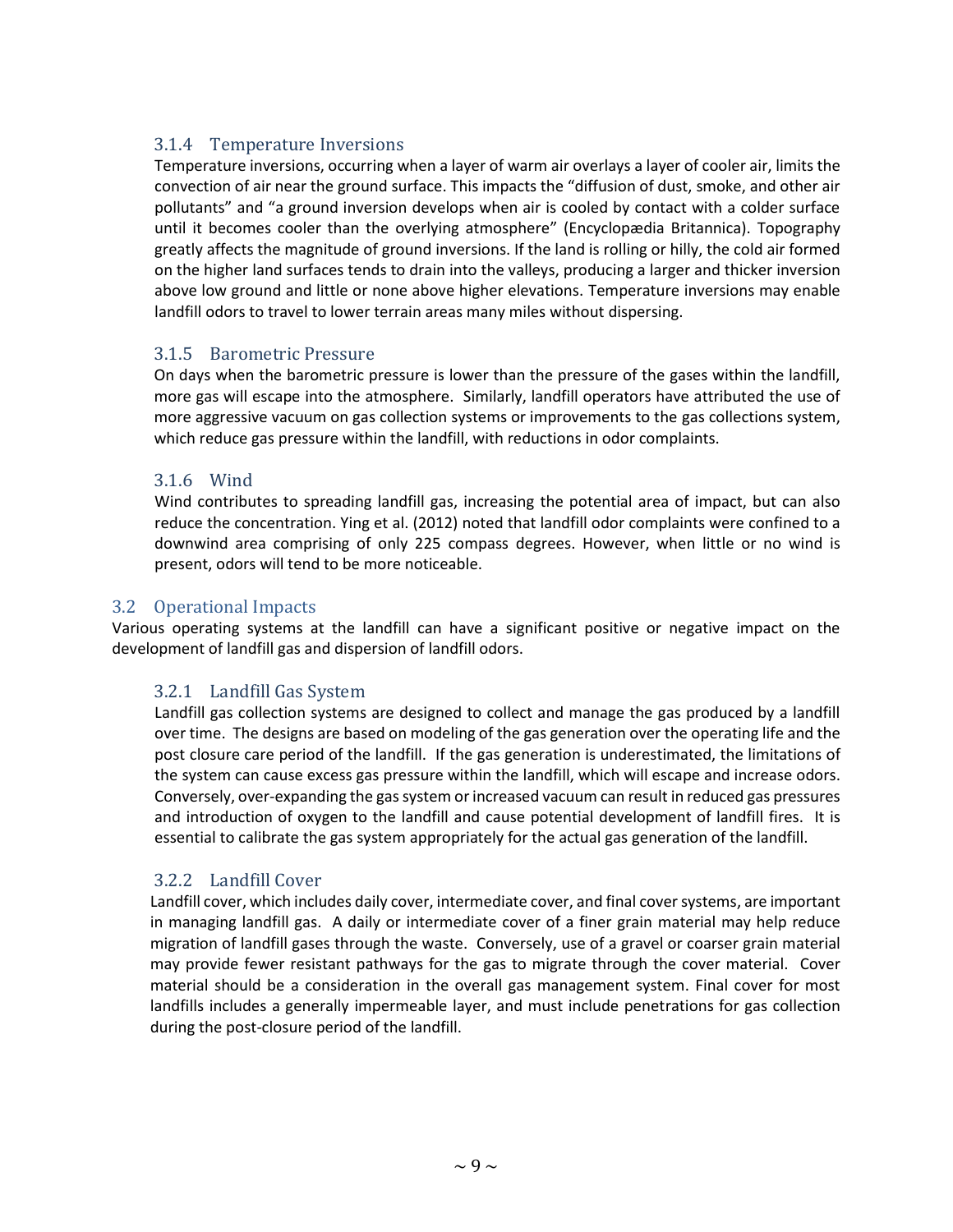#### <span id="page-10-0"></span>3.2.3 Landfill Leachate Management

Landfill leachate can produce significant odor in itself. Leachate is commonly collected in tanks or ponds prior to being processed, disposed, or recirculated into the landfill. Leachate management storage and processing should be considered in landfill design and development. Open storage or processing areas should be located in areas that are not likely to disperse odors easily. If leachate is recirculated, the increase in production of landfill gas must be considered in overall landfill gas management.

#### <span id="page-10-1"></span>3.2.4 Specific Waste Streams

#### *3.2.4.1 Animal Carcasses & Manures*

Odors from animal carcasses are caused by the release of a combination of sulfur dioxide, methane, benzene derivatives, and long chain hydrocarbons produced as various body parts decompose. The odors from animal manures vary depending on the animal and its diet. The primary odor sources from animal manures are ammonia and H2S, but bacteria in the manure also contributes to the release of various volatile organic compounds (VOCs).

#### *3.2.4.2 Sewage Sludge/Biosolids*

Similar to animal manures, sewage sludge, also referred to as biosolids, generated from wastewater treatment plant (WWTP) operations contains odorous sulfur and ammonia compounds. The concentrations and types of odors can vary depending on the WWTP operations. Treatment for odors can occur at the WWTP, prior to leaving the facility, and may include the addition of iron or lime to the sludge. It is estimated that about 30% of sewage sludge and biosolids produced in the U.S. are disposed in landfills (Rauch-Williams, 2018).

#### *3.2.4.3 Construction and Demolition (C&D) Waste*

Construction and Demolition (C&D) waste is a non-hazardous waste stream generally resulting from the construction, remodeling, repair, and demolition of utilities, structures, and roads. Gypsum wallboard is a common component of C&D waste. USEPA has estimated the composition of C&D waste to contain approximately 10% discarded gypsum wallboard by weight (USEPA, 2014). Gypsum wallboard consists primarily of hydrated calcium sulfate and has been identified as a major contributor to H<sub>2</sub>S production in landfills.

Recycling of C&D waste is becoming increasingly popular, and usually occurs at a facility where the waste stream is sorted and processed. Post processing, the remaining material is a finegrained waste often referred to as C&D residuals, C&D fines, or recovered screen material (RSM). This waste by-product is typically sent to a landfill for disposal or is sometimes reused at the landfill as an alternate daily cover or a surfacing agent atop landfill roads. Due to the increased surface area of these particles, and presence of organic material, gypsum, and moisture in the landfill, more rapid degradation occurs and contributes to landfill odors.

In addition to the odor controls discussed in Section 4, additional information specific to the development and control of H2S from the disposal of C&D waste in MSWLFs can be found in Appendix B.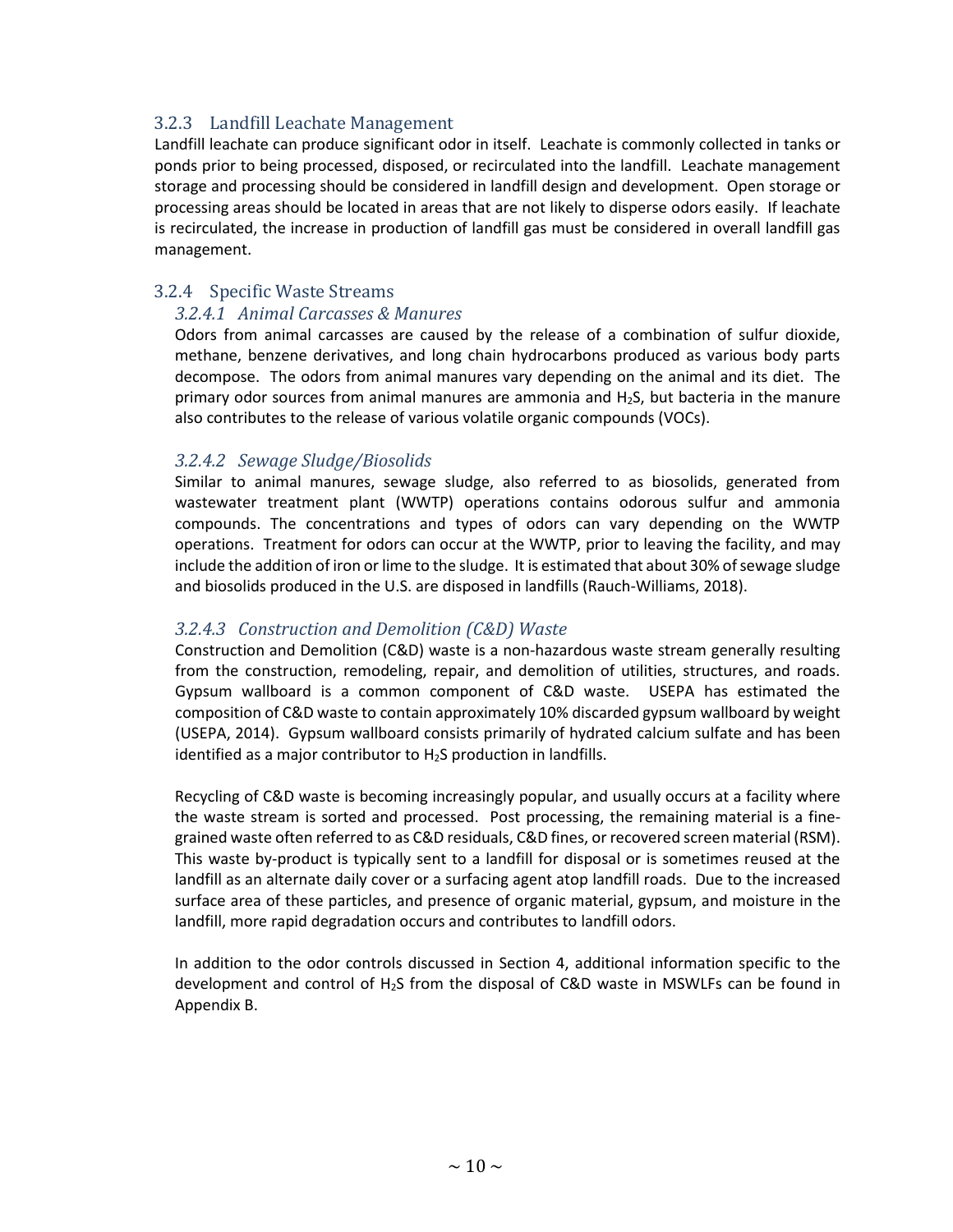## <span id="page-11-0"></span>4. Odor Control Options

Odors are always going to be associated with landfill operation; however, there are operational and design strategies and improvements that landfill operators can employ to minimize odors and prevent nuisance conditions. Good odor control begins with good design and operations, but also requires practical preventative measures, active odor alleviation programs, and maintenance of existing systems. These strategies and improvements are discussed herein.

#### <span id="page-11-1"></span>4.1 Landfill Operations

State landfill regulations often include landfill operating requirements, incorporated from 40 CFR 258, Criteria for Municipal Solid Waste Landfills. These requirements serve the purpose to limit dust, odors, vectors, and other nuisances from impacting human health and the environment due to the operation of a landfill.

#### <span id="page-11-2"></span>4.1.1 Work with the Generator

For wastes that are known to be problematic, it is recommended that operators work with the waste generators to both reduce the odor potential prior to transport to the landfill and to coordinate delivery of the waste. Management options include assessing the production of the waste material to determine if any changes in delivery schedule or frequency, or the addition of odor control products prior to transportation, may mitigate or reduce odors during disposal. Ensuring that wastes are received at the landfill on a schedule that allows for them to be rapidly incorporated with MSW or covered may also diminish the potential for nuisance odors.

#### <span id="page-11-3"></span>4.1.2 Application and Maintenance of Cover Soils

One method to control odors at the landfill working face includes the application of daily cover. State regulations often require the application of daily cover for MSWLFs consisting of six inches of earthen material. Alternate daily covers may also be allowed with State approval. Alternate daily covers may include the use of spray-applied products, tarps/fabrics, contaminated soils, or beneficially used waste materials. Approval for alternate daily covers typically includes a demonstration of their ability to control odors equivalent to soil daily cover. Some alternate daily cover materials may control odors better than others, and States may need to reevaluate a facility's approval to use alternate daily covers if odors are not adequately controlled.

In addition to daily cover, State landfill regulations may require the installation of additional compacted soil (often referred to as intermediate or interim cover) when an area of the landfill is not planning to receive additional waste within a specific timeframe. This additional soil cover serves the purpose to further reduce odor emission as well as provide for additional protection against potential exposed waste due to erosion. In an effort to control odors, it is recommended that landfill operators maintain the continuity and thickness of daily and intermediate covers, correcting any erosion or cracks in the soil covers which may allow odors to escape. It is also recommended that landfill operators maintain run-on and run-off controls to promote positive drainage, prevent erosion, and prevent ponding on the landfill.

In some cases, the installation of a temporary geomembrane (or synthetic cap) can be used in place of additional interim soils. Use of a temporary synthetic cap may come at a higher cost but does offer greater erosion protection, as well as improved gas collection and odor control. The temporary synthetic cap can incorporate the design and installation of a landfill gas collection layer underneath the geomembrane, consisting of porous media and piping with connection to a blower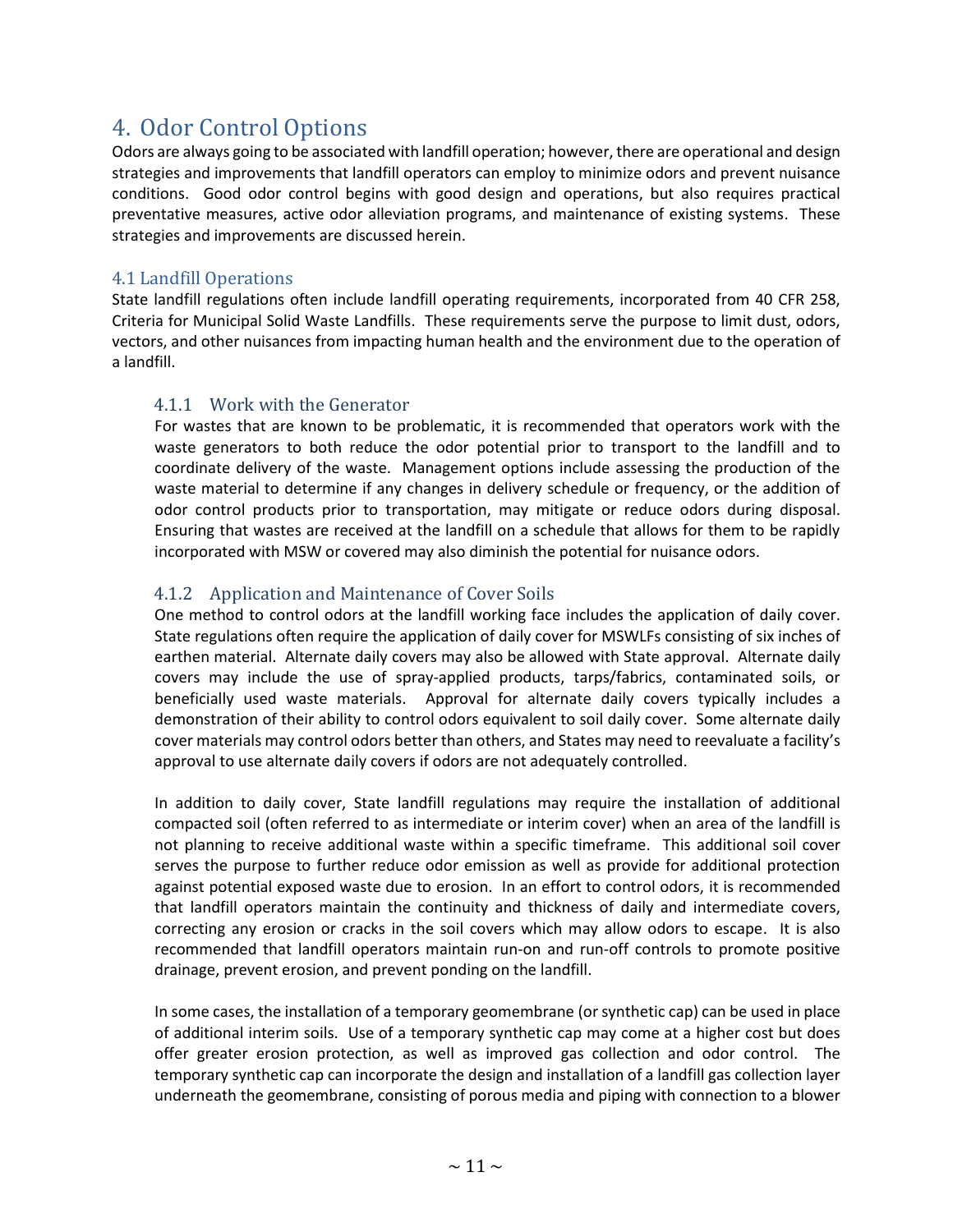station to collect and transport landfill gas to prevent ballooning of the geomembrane. Collected landfill gas could be routed to an existing landfill gas control system such as a flare or gas to energy plant. The synthetic cap design needs to include anchoring of the geomembrane or a ballasting system (e.g., use of sandbags) to prevent wind uplift and sliding. These synthetic caps can be installed in targeted locations of a landfill with problematic or concentrated odor issues.

Ultimately, the installation of final cover systems can also reduce odors, especially when the final cover includes an impermeable layer such as a geomembrane. If interim capping is proving insufficient to control odors, requiring the installation of final cover on a faster timeline than may have been originally planned may be necessary.

#### <span id="page-12-0"></span>4.1.3 Landfill Gas Collection and Control Systems

As noted above, landfill gas, the byproduct of landfill decomposition and consisting mostly of methane and carbon dioxide (odorless gases), often contains trace quantities of sulfides, ammonia, and other volatile organic compounds which are responsible for odors associated with landfill gas.

The subsurface migration of landfill gas away from the landfill may create public health and safety hazards due to the potential for asphyxiation and explosion from the buildup of landfill gas in nearby inhabited structures. State solid waste regulations often include the requirement that landfills monitor and prevent the subsurface migration of landfill gas. In addition, MSWLFs that exceed specified design capacity thresholds are required under State or federal air regulations to estimate or measure the emission rate of landfill gases and install and maintain gas collection and control systems (GCCS) in accordance with MSWLF New Source Performance Standards (NSPS)<sup>4</sup> or Emission Guidelines<sup>5</sup> (EG), as applicable. While odor is not mentioned in these air regulations, the collection and control of landfill gas through flaring, gas to energy, or other methods can reduce the off-site impact of odors from the landfill.

#### <span id="page-12-1"></span>4.1.4 Leachate Management

In addition to the high levels of organic and inorganic compounds that can be found in leachate, odor compounds can also concentrate in these liquids, which in turn can cause nuisance odor problems at the landfill and at onsite wastewater treatment facilities, if applicable. If odor issues occur at these locations, onsite treatment systems or pretreatment of the leachate prior to off-site transfer (e.g., coagulation/flocculation, oxidation, activated carbon, chemical treatment, or other filtration) are options. However, it is also noted that some onsite treatment systems, such as evaporation, may cause additional or prolonged nuisance odor conditions.

Leachate recirculation may also affect odor potential at a landfill. Leachate recirculation increases landfill gas generation rates in comparison to conventional dry cell landfilling, and the physical aeration of the leachate during application can cause nuisance odor conditions to develop. Adjustments to operating conditions may be sufficient to manage the increased odor potential.

<sup>4</sup> 40 CFR 60 Subpart XXX—Standards of Performance for Municipal Solid Waste Landfills That Commenced Construction, Reconstruction, or Modification After July 17, 2014 **OR** 40 CFR 60 Subpart WWW—Standards of Performance for Municipal Solid Waste Landfills

<sup>5</sup> 40 CFR 60 Subpart Cc—Emission Guidelines and Compliance Times for Municipal Solid Waste Landfills **OR** 40 CFR 60 Subpart Cf—Emission Guidelines and Compliance Times for Municipal Solid Waste Landfills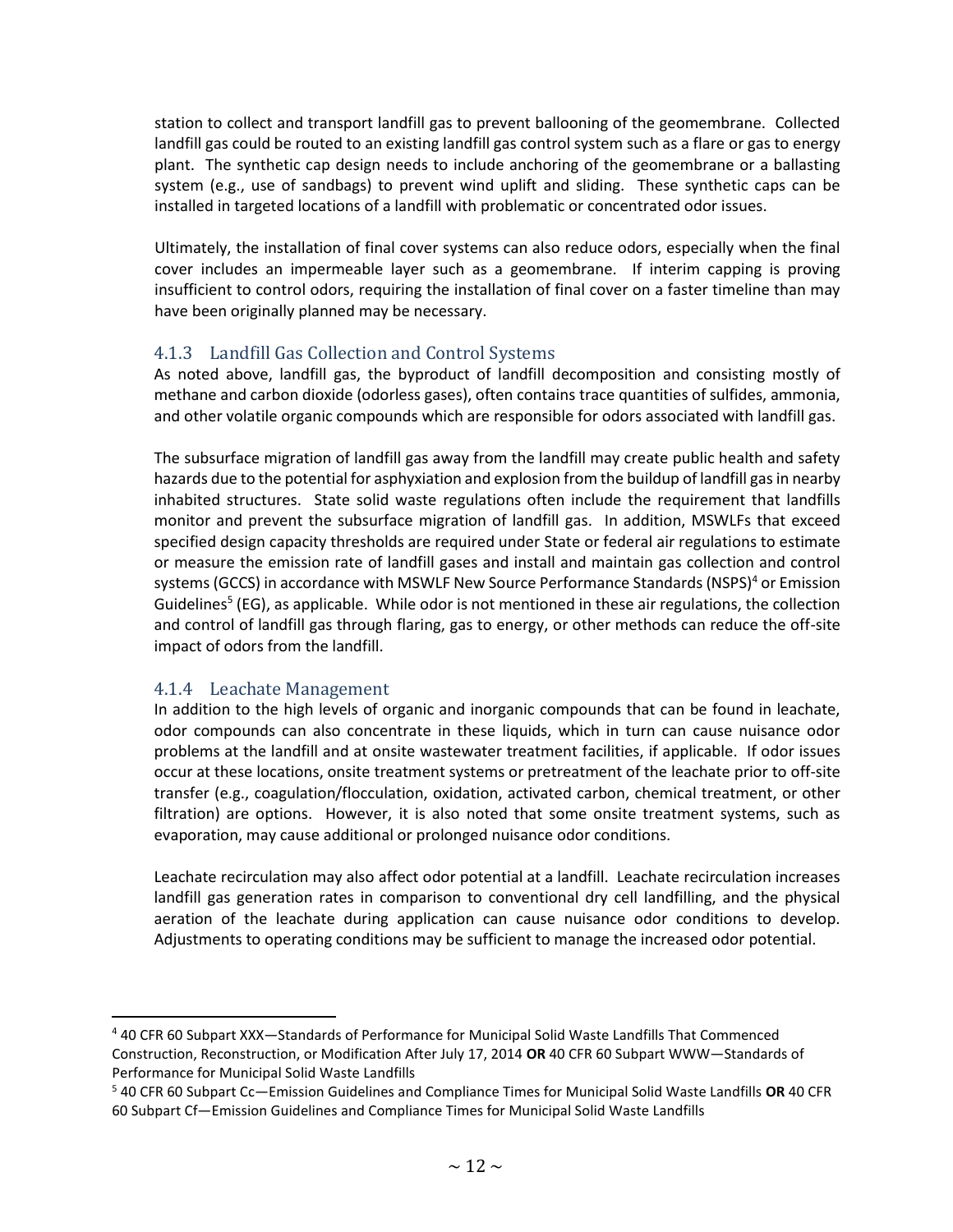#### <span id="page-13-0"></span>4.1.5 Odor Complaint Response

When responding to an odor complaint, it is important that State staff document the odor complaint and follow-up with the facility named in the complaint. Training programs are available to both regulators and operators to help improve understanding of what odors are and what could potentially be a nuisance. Participation in a training program can help ensure that landfill and regulatory staff are responding similarly and consistently to odor complaints, and mutually are achieving an effective response program. The following suggestions are provided for State regulators as possible options for either State staff or landfill operators to consider in responding to odor complaints. Several of the State case studies outlined taking these actions when responding to odor complaints with success.

First and foremost, it is recommended that landfill operators inspect both the area of the complaint and the landfill, including onsite waste areas such as citizen waste drop-off areas; stockpiles of wastes for beneficial use; landfill gas, leachate, and stormwater collection, conveyance, and storage systems; and any other areas that could possibly generate odors. Upon the detection of odors onsite or identification of issues such as inadequate landfill cover, erosion, leachate seeps, disconnects in gas, leachate, or stormwater conveyance features, etc., it is recommended that landfill operators take immediate actions to reduce odors or correct issues, such as applying cover soils, fixing connections in landfill gas collection lines, or apply other temporary relief measures, such as additional application of odor control products, until other appropriate actions can be taken.

States may also wish to send staff to conduct similar inspections of the landfill and surrounding area to independently assess the on and off-site presence of landfill odors.

For landfills that have continuing odor complaints, States and landfill operators may want to consider conducting community outreach. Outreach may include establishing a point of contact to receive landfill odor complaints and provide updates to complainants. Additionally, it may be beneficial to provide regular status updates to the community on the progress of odor control activities through recurring webpage updates, email communication, social media postings or inperson meetings. If outreach includes regular updates to the community, it may also be beneficial for landfill operators to communicate future construction activities at the facility that may result in temporary odor issues, such as the drilling, installing, or servicing of landfill gas collection and control components or liner construction tie-ins.

In some cases, the contracting of a third-party odor response consultant may be recommended to provide independent evaluation and reporting to the landfill, the State and the public. This may be most beneficial when there are significant discrepancies between the landfill's evaluation and response to odors and the public's perception and reporting of odor complaints, situations that prevent a rapid response by State personnel, or following a period of prolonged odor complaints when successful documentation of nuisance odors may impact further State legal action.

It is recommended that States and the landfill operators have mutual access to odor response logs that are completed by either party responding to persistent odor complaints. These response logs should include information on weather, landfill operations, odor (detection, type, and strength) and contact information of the complainant and who responded. Actions taken to respond to documented odor issues should be logged in order to be able to review whether certain areas have been consistently problematic, or if each response action is attaining the desired reduction in odors. If odors persist even after making operational adjustments, the facility may need to install or expand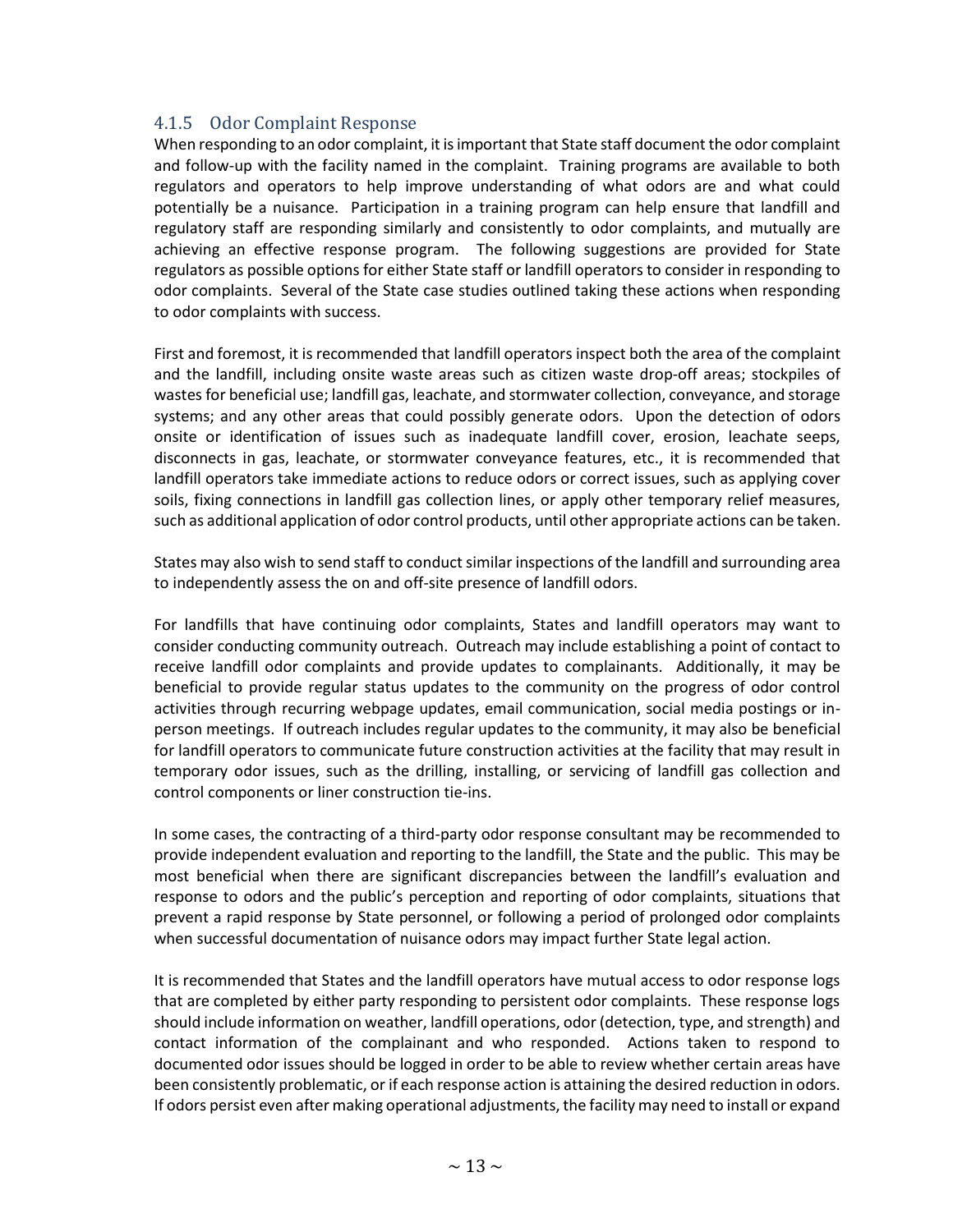landfill gas collection and control infrastructure. Additionally, there are odor control products on the market, as discussed in Section 4.2, that could be evaluated and used to help in mitigating odor nuisances.

#### <span id="page-14-0"></span>4.1.6 Odor Management Plans

Some States<sup>6</sup> require the development of a plan specific to the identification, response, and control or remediation of landfill odors. These plans vary in intent, but typically serve the purpose of documenting the landfill operator's response to detected landfill odors as described herein. It is suggested that these plans be reviewed and updated to account for changing landfill operations and odor control methods and technologies.

#### <span id="page-14-1"></span>4.2 Odor Control Products and Technologies

In addition to the landfill odor control methods identified above regarding landfill operations, there are also various products and technologies available that continue to evolve and can be used to address landfill odors. The following information is provided as overview, but is not an exhaustive listing of products and technologies available. See the case studies provided in Section 5 for more information on practical application of these technologies.

#### <span id="page-14-2"></span>4.2.1 Fogging/Misting Systems

Many landfills can benefit from implementing the use of high-pressure fogging systems when they require supplementary odor control. These systems can utilize either neutralizers/counteractants, which are often essential oil based, or masking agents. Masking agents alone often are not as effective, as high application rates of a fragrant masking agent can separate from the landfill odor and the fragrance itself can become a nuisance. In order for these systems to be successful, there must be a clean water source available for flushing and to minimize clogging and the landfill operators must take responsibility for the systems, not only maintaining, but also operating the system at appropriate times, if the system is not operated continuously.

#### <span id="page-14-3"></span>4.2.2 Vapor Systems

Vapor systems provide a highly mobile option for the application of an oil-based odor neutralizer that absorbs the malodorous molecules to minimize or eliminate odor transport off-site. The primary benefit of these systems is that they can be mobilized to remote areas, where a water source is not available, and they have multiple options for distribution at these locations (flex pipe, hard pipe, fence line etc.), though compressed air is necessary for operation. For these systems, either the odor neutralizer can be pumped into the airflow stream or the air can pass over a saturated wick.

<sup>&</sup>lt;sup>6</sup> Florida – [62-701.530 FAC,](https://www.flrules.org/gateway/RuleNo.asp?title=SOLID%20WASTE%20MANAGEMENT%20FACILITIES&ID=62-701.530) Section (3)(b) requires submittal and department approval of an odor remediation plan describing the nature and extent of the problem and the proposed long term remedy

Pennsylvania – [25 PA Code §273.1](http://pacodeandbulletin.gov/secure/pacode/data/025/chapter273/025_0273.pdf)36 requires municipal solid waste landfill applications to include a nuisance minimization and control plan addressing vectors, odors, noise, dust and other nuisances not otherwise provided for in the permit application

Texas – [30 TAC §330.149](https://texreg.sos.state.tx.us/public/readtac$ext.TacPage?sl=R&app=9&p_dir=&p_rloc=&p_tloc=&p_ploc=&pg=1&p_tac=&ti=30&pt=1&ch=330&rl=149) requires that the site operating plan must have an odor management plan that addresses the sources of odors and includes general instructions to control odors or sources of odors.

Virginia – [9 VAC 20-81-200.D](https://law.lis.virginia.gov/admincode/title9/agency20/chapter81/section200/). Odor Management – requires development and implementation of an odor management plan to address odors that may impact citizens beyond the facility boundaries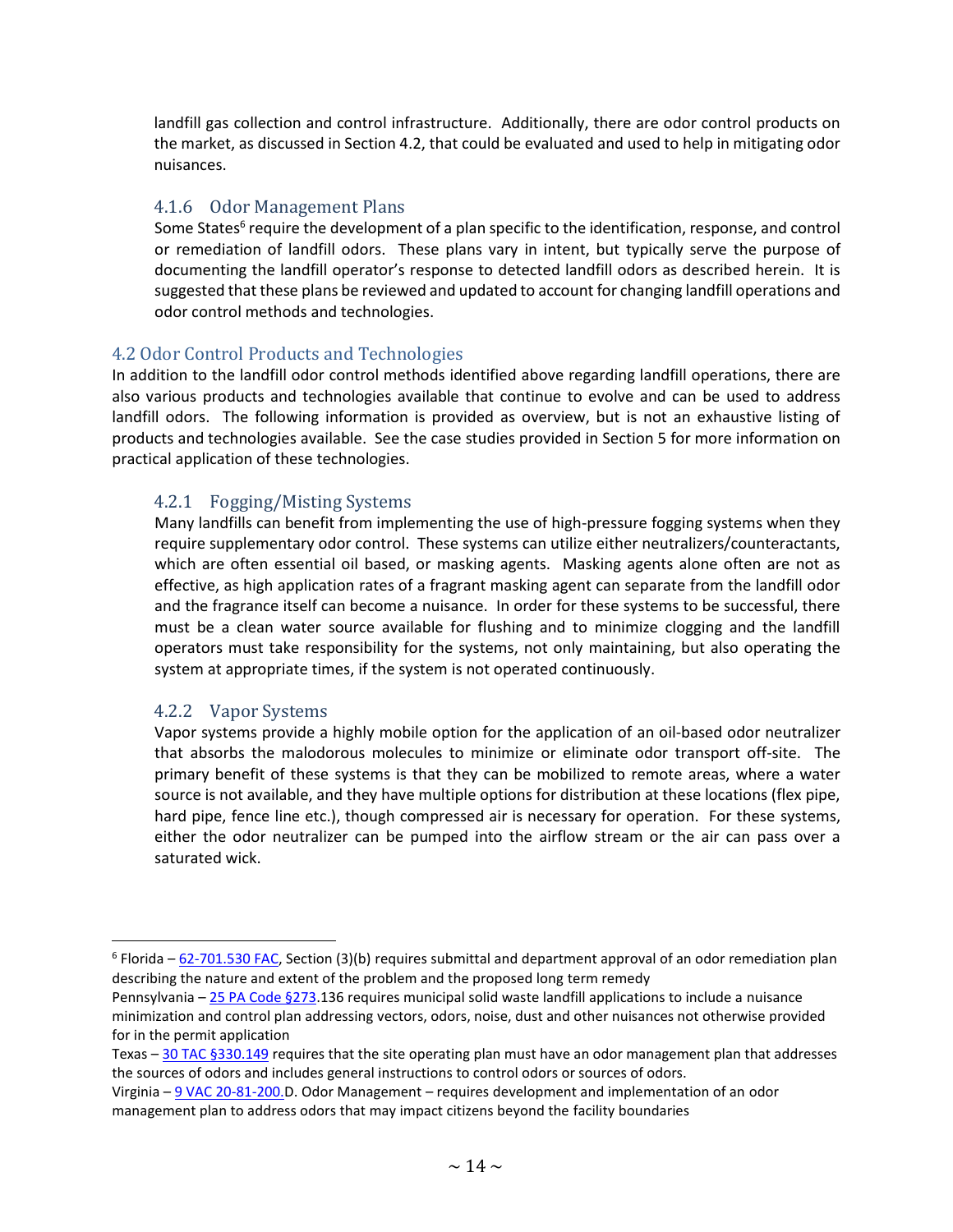#### <span id="page-15-0"></span>4.2.3 Wash Stations or Pelletized Neutralizer

In some cases, off-site odors may be directly related to the vehicles transporting waste to the landfill facility rather than the operations at the landfill. This can be particularly true for known odorous loads, such as sewage sludge. The application of an odor neutralizer, either as a spray or as pellets, within the empty transfer trailer prior to its departure from a landfill facility may reduce these offsite impacts.

#### <span id="page-15-1"></span>5. Case Studies

As part of the Landfill Odor Survey conducted by the ASTSWMO Solid Waste Disposal and Conversion Task Force in the Spring/Summer of 2019, States were asked to share examples of landfill odor controls that worked well, as well as examples of odor controls that were unsuccessful. While some States had little experience with odor issues at landfills due to the remote locations of landfills, or noted that adequate application of daily cover was effective at preventing landfill odors, others reported that resolving odor complaints can require multiple iterations, and there is unlikely a one-size-fits-all solution. The following sections highlight the examples provided by State survey respondents corresponding with odor issues and control options discussed in this document.

#### <span id="page-15-2"></span>5.1 Management of Animal Carcasses & Manures

No specific examples were provided about management of animal carcasses. However, typical management strategies include the notification to the landfill that one or more animal carcasses are anticipated for delivery. This allows the landfill personnel to prepare an area for the immediate disposal and covering of the animal carcasses. Texas Regulation<sup>7</sup>, as discussed in Section 4.1.6, requires that landfill site operating plans include an odor management plan that includes general instructions to control sources of odors, and specifically names dead animals, along with other potentially odorous wastes, as an odorous waste requiring special attention.

No specific examples were provided about landfill management of animal manures either; however, guidance to farmers and animal feeding operations with respect to management of odors can be applicable to landfill operations as well. State Agriculture Departments and University cooperative extensions may be a source of guidance when dealing with odors from animals (carcasses and manures). One such example is guidance from the University of Massachusetts Extension (see References) providing odor control strategies specific to manures.

#### <span id="page-15-3"></span>5.2 Management of Sewage Sludge

Survey responses from Vermont, New Hampshire, Kentucky, Kansas, and Maryland all included case studies with comments about the management of odorous sewage sludges. Vermont, Kansas, and New Hampshire all mentioned the pretreatment of sludge by the generator. Vermont also mentioned the landfill required scheduling appointment for sludge delivery so that landfill workers are prepared to manage and cover the sludge immediately upon arrival. Kentucky and Kansas also mentioned that facilities enforced limited hours when sludge could be accepted (acceptance when weather conditions allowed for greater odor dispersion). Maryland reported some success with using potassium permanganate or lime on persistent sludge odors.

 $7$  Texas – [30 TAC §330.149](https://texreg.sos.state.tx.us/public/readtac$ext.TacPage?sl=R&app=9&p_dir=&p_rloc=&p_tloc=&p_ploc=&pg=1&p_tac=&ti=30&pt=1&ch=330&rl=149) requires that the site operating plan must have an odor management plan that addresses the sources of odors and includes general instructions to control odors or sources of odors.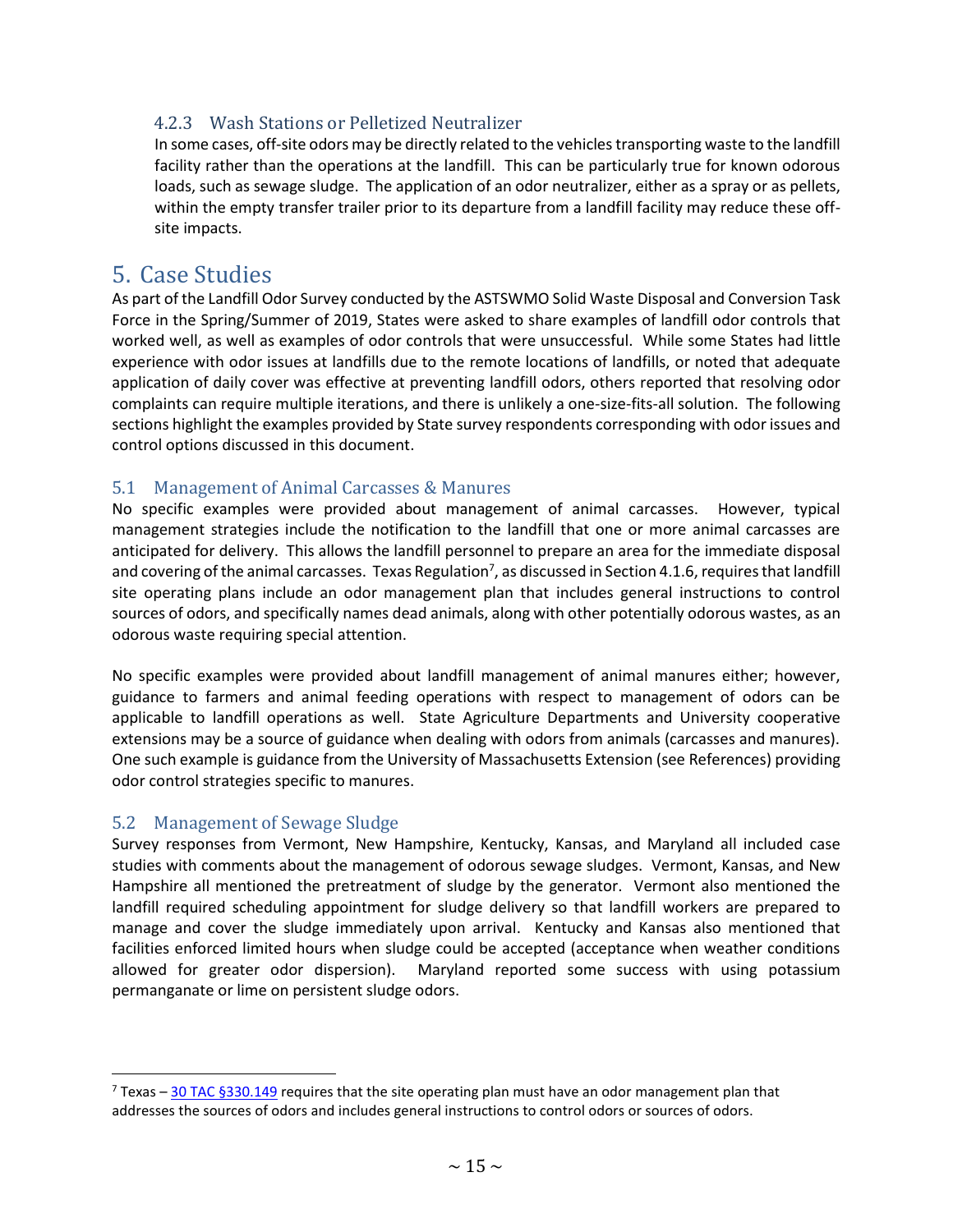#### <span id="page-16-0"></span>5.3 Management of C&D Waste

Tennessee mentioned having numerous Class III MSWLFs that accept C&D waste consisting of a large percentage of building demolition wastes that include wallboard. This has resulted in the generation of H2S at a rate where odors have become troublesome to surrounding neighbors. In these instances, strict adherence to Best Management Practices (BMPs) has been critical. These BMPs include more frequent and thicker application of soil cover to control fugitive emissions and aid in mitigating odors. The addition of H2S attenuating materials (wood chips, lime, etc.) in the soil cover also provides some extra odor mitigation. Tennessee reported that landfills using sulfur capture / neutralization chemicals vaporized or misted at the perimeter of the landfill also appear to provide some odor reduction. Operating the facility to prevent storm water from entering the waste mass (proper daily and interim cover, storm water berms, minimizing working face, etc.) is perhaps the most important BMP as moisture in the C&D waste typically results in higher H2S generation rates. Finally, removal and recycling of the wallboard component of the C&D waste before it enters the landfill results in the greatest reduction of H2S generation; therefore, reducing odors. Tennessee noted that wallboard removal and recycling is expensive and logistically complicated, and currently, they only have one facility undertaking this practice.

Rhode Island mentioned a C&D Landfill that was receiving daily odor complaints from the surrounding community. In the beginning, the State required the landfill owner/operator to apply good daily cover and use Posi-shell®, which yielded some success; but the complaints did not stop. Rhode Island then required the installation of a landfill gas treatment facility. The facility installed two (2) small flares to covert H<sub>2</sub>S to SO<sub>2</sub> through combustion; however, residents continued to complain due to the SO<sub>2</sub> emissions from the flares. Finally, the State requested the installation of a gas pretreatment facility. The landfill owner/operator installed a sulfate/sulfur treatment facility and finally the landfill came into compliance.

#### <span id="page-16-1"></span>5.4 Odor Misting and Neutralizing Systems

Mixed reviews were provided on odor misting and neutralizing systems. Connecticut mentioned that initially most sites attempt to mitigate odor issues with masking agents and additional cover soils, but odors tend to persist and resulted in the need for landfill gas collection and control systems. Michigan indicated that a perimeter odor neutralizer aerosol system is not effective when used as a stand-alone measure, but is useful as a component of an overall odor control strategy.

Maine highlighted a special waste landfill that accepts limited MSW. The facility's odor management plan includes provisions to control waste and leachate odors as well as monitoring surface emissions of  $H_2S$  on a real-time basis using stationary monitors. Waste odors are controlled using daily cover, minimizing active open areas, and maintaining an active gas collection and control system with sulfur treatment. Odor mitigation efforts to control off-site migration include the use of a dozer-mounted odor neutralizing spray system, and a perimeter odor misting system. Leachate odors may be controlled using odor reducing chemicals. Odors during truck transport are controlled with a spray neutralizer as needed. Daily odor surveys are performed to evaluate the success of the odor mitigation program.

#### <span id="page-16-2"></span>5.5 Gas Collection System Installation and Expansion

Idaho highlighted a MSWLF, whose local government owner (county) was proactive in addressing odor problems. The county created a webpage to submit and log odor complaints and provide updates to the community. The county installed a gas collection and control system comprising a gas-to-energy system and flare, covering approximately 80% of the total landfill area. This installation and operation have pretty much resolved the odor complaints.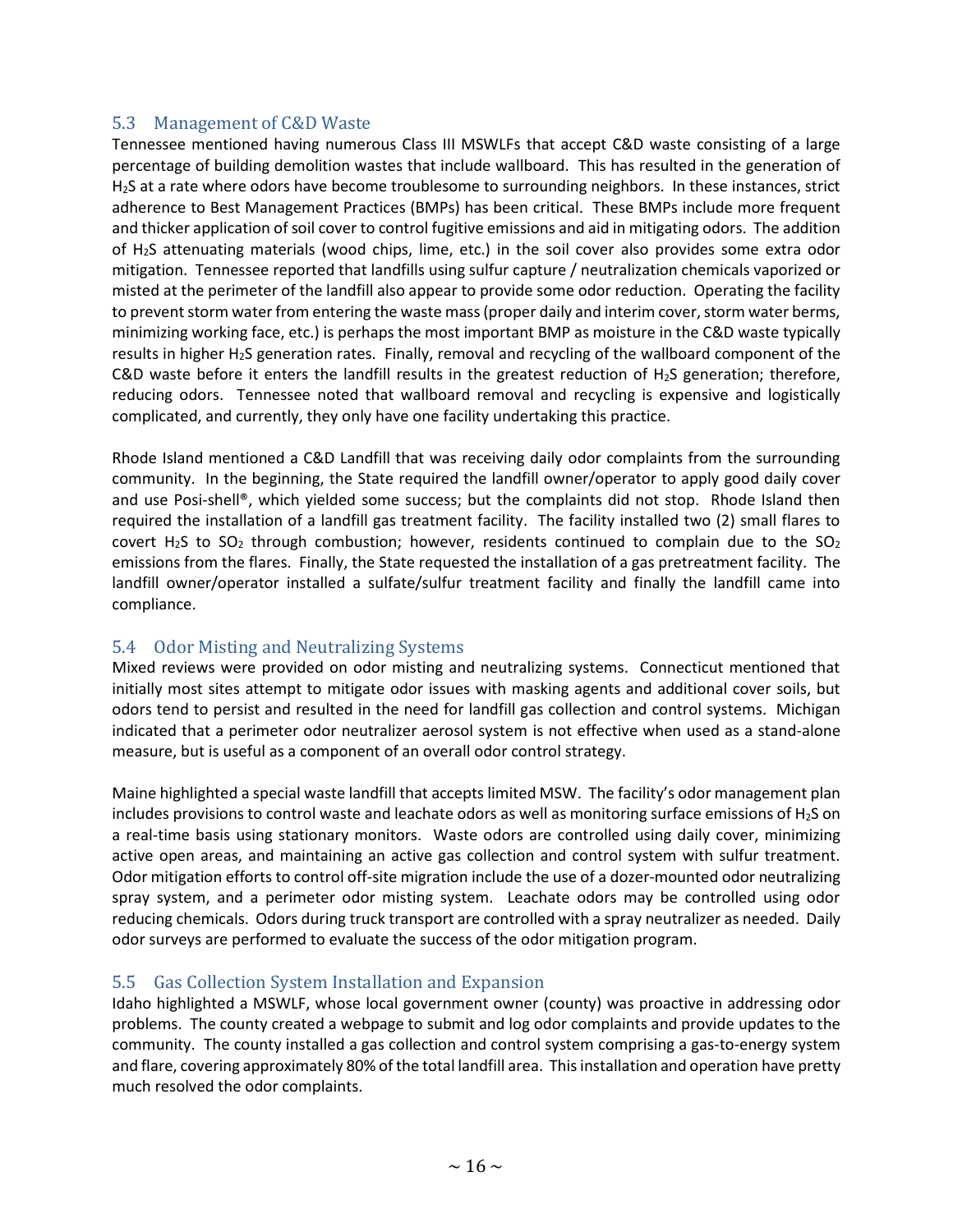Iowa also referenced success in reducing odors at two MSWLFs by either adjusting or expanding gas collection and control features.

Wisconsin indicated that many landfills in their State have experienced odors and the primary means for controlling them have included installation and operation of a gas extraction system. Wisconsin reported that often these systems are operated earlier than required by regulation, and additional measures such as applying additional cover (intermediate), installation of temporary gas collection wells, and supplemental gas collection from toe of slope collection pipes or leachate collection lines have been employed to improve operation of the gas extraction system and control odor.

Louisiana cautioned about a MSWLF that was the subject of numerous odor complaints in 2018. The State did extensive odor surveys inside the landfill's property and outside the perimeter to confirm the origin of the odors and confirmed detectible levels of  $H_2S$  gas at several points on the landfill's property. Initially the facility tried to reduce emissions by pulling stronger vacuum on the existing active gas collection wells. This was ineffective and introduced oxygen above 5% in the landfill (a subsurface fire / oxidation hazard). Eventually, the solution was to expand the gas well field to better collect landfill gas as well as apply additional daily/interim cover and to reduce leachate levels, which have reduced emissions and odors.

#### <span id="page-17-0"></span>5.6 Surface Emissions Monitoring to Detect Odors

MSWLFs subject to NSPS and EG regulations may already be performing surface emission monitoring for methane and reporting information to State air division staff. While methane is odorless, as discussed in Section 2, trace amounts of odorous compounds in landfill gas can result in odor nuisances.

Borrowing from the air NSPS and EG regulations, Virginia has added quarterly surface emission methane and H<sub>2</sub>S monitoring requirements to solid waste permits for two MSWLFs with recurring odor issues. In both instances, the monitoring was required to determine the efficacy of both traditional soil daily and intermediate cover as well as approved alternate covers at controlling odors and included the requirement to monitor the working face after cover has been applied and before new waste application. Monitoring for methane and H<sub>2</sub>S at the landfill surface allows the facility to make repairs to eroded cover soils and landfill gas collection components in areas where monitoring determines concentrations are above permitted thresholds (H2S above 0.10 ppm and methane above 500 ppm). This data also allows the Virginia Department of Environmental Quality (DEQ) to better evaluate alternate daily cover usage and a mechanism to revoke approvals of alternate cover materials as appropriate.

Michigan shared that they employed a continuous  $H_2S$  meter to document the extent of the odor problem at two landfills. This data helped them convince the landfill operators that action was necessary to control odors and gas, resulting in these facilities installing or expanding their gas collection and control systems.

#### <span id="page-17-1"></span>5.7 Synthetic Cap

Two States (Missouri and Ohio) shared stories involving landfills that installed ethylene vinyl alcohol (EVOH) cover systems or similar odor control blankets to mitigate and control odor releases from landfills. The EVOH cover system typically consists of multiple linear low-density polyethylene (LLDPE) or highdensity polyethylene (HDPE) layers encapsulating an inner EVOH core that serves as the primary odor and landfill gas barrier. In both States, landfills were experiencing subsurface smoldering events and/or elevated temperatures, resulting in increased gas production and increased odors. The installation of an EVOH cover, in conjunction with a GCCS, was one part of the overall remedy to controlling and mitigating odors at these landfills.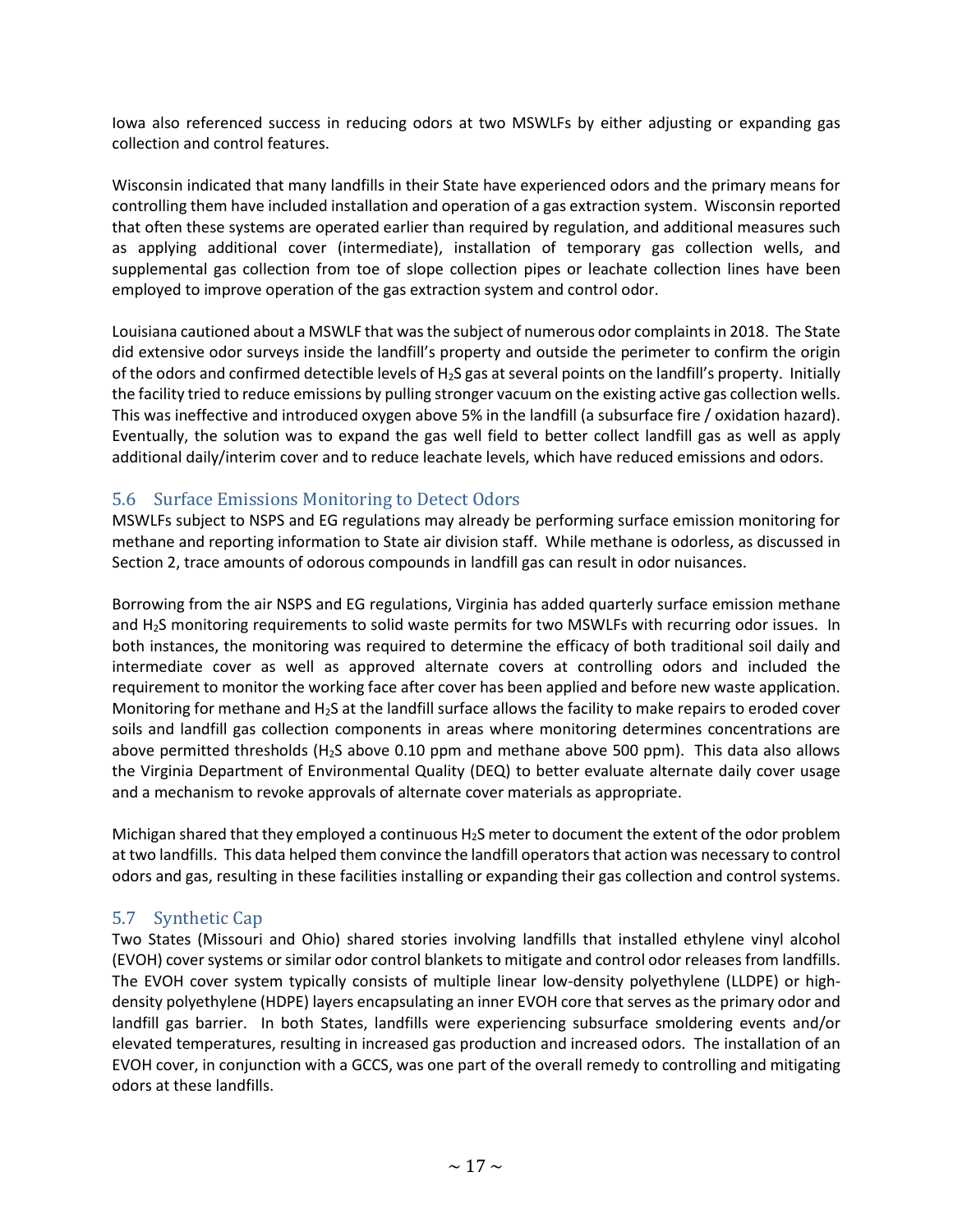Missouri reported on a landfill that experienced increased odor production resulting from an elevated landfill temperature. They employed the use of an EVOH cover consisting of a 40-mil HDPE geomembrane with an EVOH core, coupled with an expanded gas collection and control network. These controls nearly eliminated all off-site odors. Missouri also noted that an incredible amount of effort is expended every day to operate, maintain, and monitor the cover and GCCS.

New York also mentioned the successful use of sacrificial geomembrane over portions of two landfills with additional gas collection features in order to control odors.

#### <span id="page-18-0"></span>5.8 Multi-pronged approach

The following examples highlight facilities that took multiple iterative steps to address landfill odors using more than one odor control method.

**Virginia:** Beginning in January 2015, citizens of a nearby subdivision began complaining about odors from a regional MSWLF in Virginia. The regional landfill is subject to federal NSPS for MSWLFs based on its design capacity; however, the facility's calculated emission rate had not yet triggered the NSPS requirement to install a gas collection and control system. In response to the complaints, Virginia DEQ staff completed a focused compliance inspection to assess the landfill's working face, compaction and cover activities, and nuisance odor controls. Following the inspection, the facility updated its Odor Management Plan and initiated a series of steps to mitigate the odor. These steps included performing ambient air quality testing at several locations including the landfill working face, the landfill perimeter, and at locations within surrounding neighborhoods. The testing revealed low levels of methane and H<sub>2</sub>S in most locations, except around the leachate collection system cleanouts. With this information, the facility installed and began operating a pilot scale landfill gas collection system pulling gas from the leachate collection pipe cleanouts in June 2015. The facility conducted additional monitoring around the landfill and noted a decrease in methane emissions and odors around the perimeter following installation, and a larger flare was installed in January 2016. At this time, the facility also began planning for the installation of a landfill gas collection system, even though it was not yet required by NSPS requirements. Installation of a gas extraction wells occurred in 2016 and 2017.

In addition to these capital improvements, the facility added a vapor-phase odor neutralization distribution system along the perimeter of the facility in early 2016 and began using a mobile workingface odor neutralizing misting system. Operational changes included spraying incoming odiferous wastes with the odor neutralizing solution, using soil daily cover over the weekend (in lieu of spray-applied alternate daily cover), began using a more robust intermediate cover (placing a cement-fiber cover over the 12-inch intermediate/daily cover soil), and reduced the volume of WWTP sludge received for disposal. This combination of solutions has helped significantly reduce odor complaints at the facility; however, they come with additional capital and operation and maintenance cost for the facility.

**Maryland:** Following an anomalously wet year in 2018, a 77-acre commercial rubble (C&D) lined landfill began receiving substantial odor complains. The complaints were related to leachate  $H_2S$ , and the landfill had a good odor compliance record in the approximately 20 years of previous operations. Collected leachate was stored in tanks at the facility prior to discharge to a sanitary sewer. Initially complaints were along the sewer lines and near the pumping stations, but later the landfill facility itself began emitting detectable odors from the perimeter of the landfill cells. Monitoring at the facility indicated that gas concentrations were not over health standards, but the landfill operator acknowledged the odors were noticeable and problematic and they ultimately hired an international landfill gas consultant to help aggressively address the issue. On the recommendation of the consultant, improvements were made to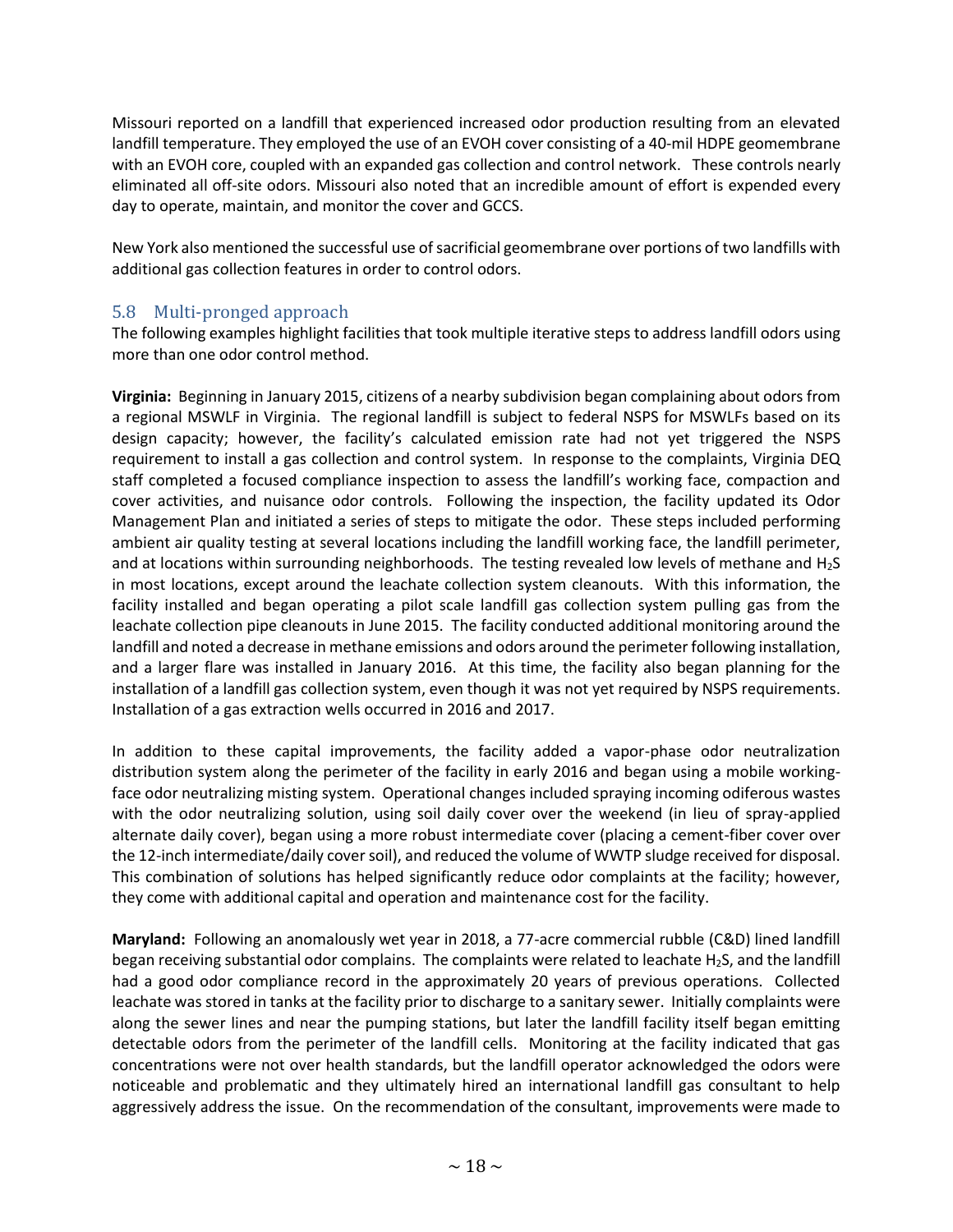the existing gas flaring system, and ultimately the active gas extraction system was substantially redesigned. The interim gas collection system and flare were active beginning in February 2019, and the odor complaints essentially stopped at that time. However, further action was taken to improve the application of periodic and final soil cover and install a cap over completed portions of the landfill. Further review of operations and an evaluation of the waste streams led to the landfill stopping accepting waste from a C&D waste processer that was known to be rich in gypsum fines. To address the relationship between the odor complaints and leachate management at the facility, carbon filters were installed at the leachate tanks, and chemical neutralization of the leachate was initiated with the addition of oxidizers and regular pumping of the leachate level to reduce the anaerobic conditions. The perimeter venting of the leachate odors was addressed through the application of permanganate-infused geotextiles and mulch over an exposed gravel area where the venting was occurring. The resolution to the ongoing odor complaints and nuisance conditions was successfully achieved through changes in operations and rethinking the gas and leachate collection system operations. This has developed a system that can continue to be expanded as the landfill grows and is expected to continue providing adequate landfill odor control.

**New York:** Staff were receiving increasing odor complaints about a C&D landfill that also accepts industrial and commercial wastes along with contaminated soils and sludges. It was suspected that the increase in odor complaints was related to an increase in volume of C&D waste accepted for disposal. The facility had an existing passive landfill gas venting system in place, with vents installed at a frequency of approximately one per acre in closed landfill areas. An odor investigation determined that gas was being discharged from these passive vents, as well as from leachate collection riser and clean-out pipes, leachate drainage stone, leachate collection manholes (outside the lined landfill area), and off-site along the sanitary sewer line.

With this information, the facility employed multiple corrective actions resulting in reduced odors. These actions included:

- Changing the type of material used for daily and intermediate cover and eliminating the use of MSW ash as intermediate cover;
- Converting their passive gas venting system to an active gas collection system with a flare;
- Installing "stick flares" at known emission points (i.e., leachate cleanout pipes);
- Placing exposed geomembrane to prevent release of landfill gas from exposed drainage stone (coupled with horizontal gas collection pipes and stick flares);
- Using Acrulog™ to monitor for off-site odor impacts. The system would alert the landfill operator of any issues so they could take actions at the facility;
- Aggressive placement of intermediate cover and progressive final cover installation;
- Use of activated carbon canisters on landfill vents and manholes;
- Applying QuickSoil 2500 on the landfill surface in problem areas;
- Adding a site-specific weather station; and
- Pre-treating leachate prior to discharge to the sanitary sewer.

**Tennessee:** Recently a MSWLF was receiving numerous odor complaints from nearby neighbors. The facility was not subject to Air NSPS requirements and therefore, did not require a Gas Collection and Control System (GCCS). However, the Tennessee Department of Environmental Conservation's Division of Solid Waste Management (DSWM) was able to work with the facility to improve landfill operations by increasing cover thickness on interim areas, providing better placement of daily cover in working areas,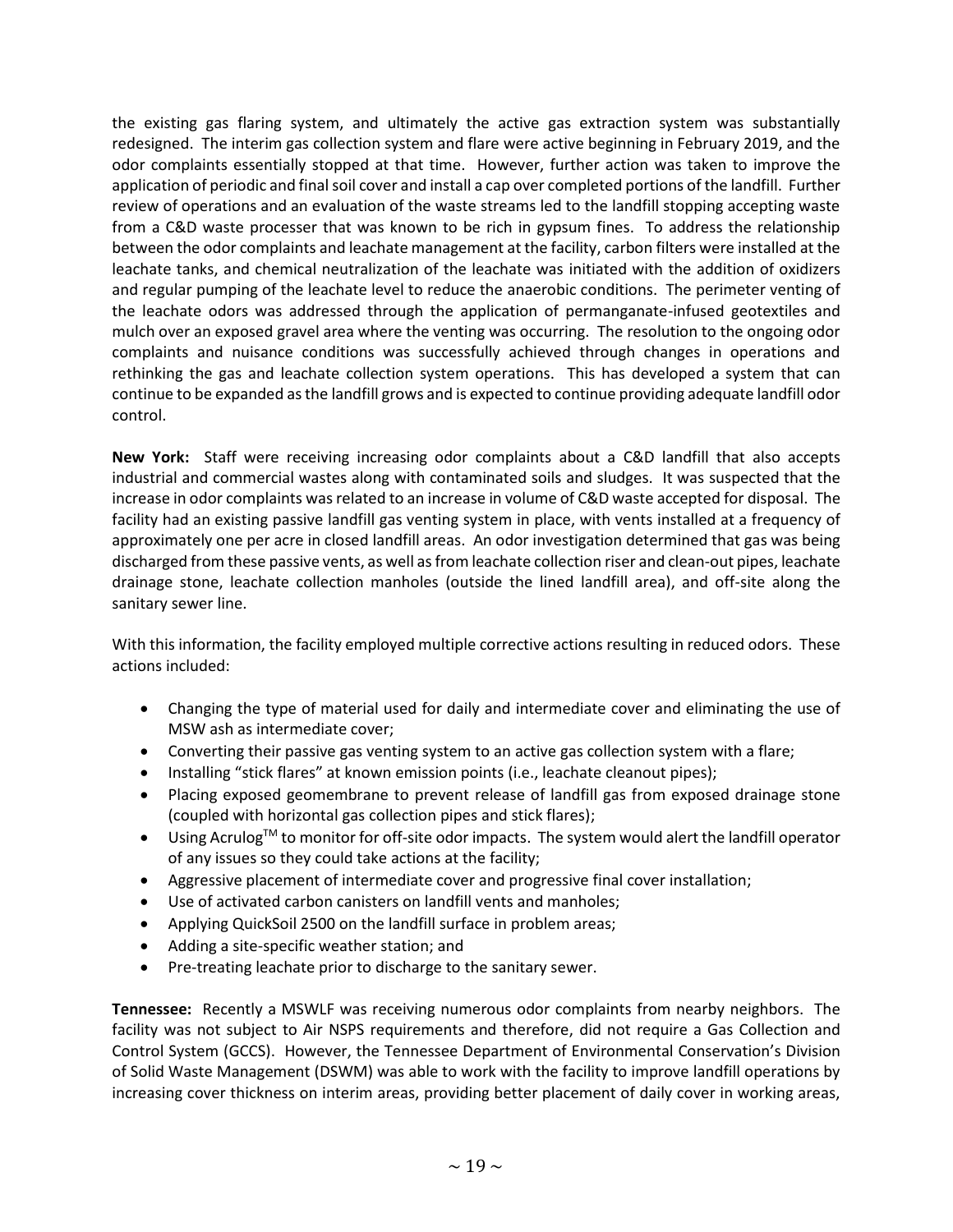minimizing working area footprint, sealing up leachate side slope risers and other cap perforations, installing an odor vapor / misting system, installing solar spark vent flares on leachate clean-outs that were generating landfill gas that was being released to atmosphere, and ultimately installing a voluntary GCCS. The DSWM also worked with the landfill to remove some odorous wastes from disposal at this landfill (transferred to another company operated landfill in a less densely populated area) and worked with the landfill to rearrange the disposal times of other odorous wastes so those wastes were being disposed during times when neighbors are at work, and there is plenty of incoming MSW to immediately cover the odorous waste. By addressing a number of small and medium odor sources, and ultimately installing a GCCS, odors have been significantly reduced in the community.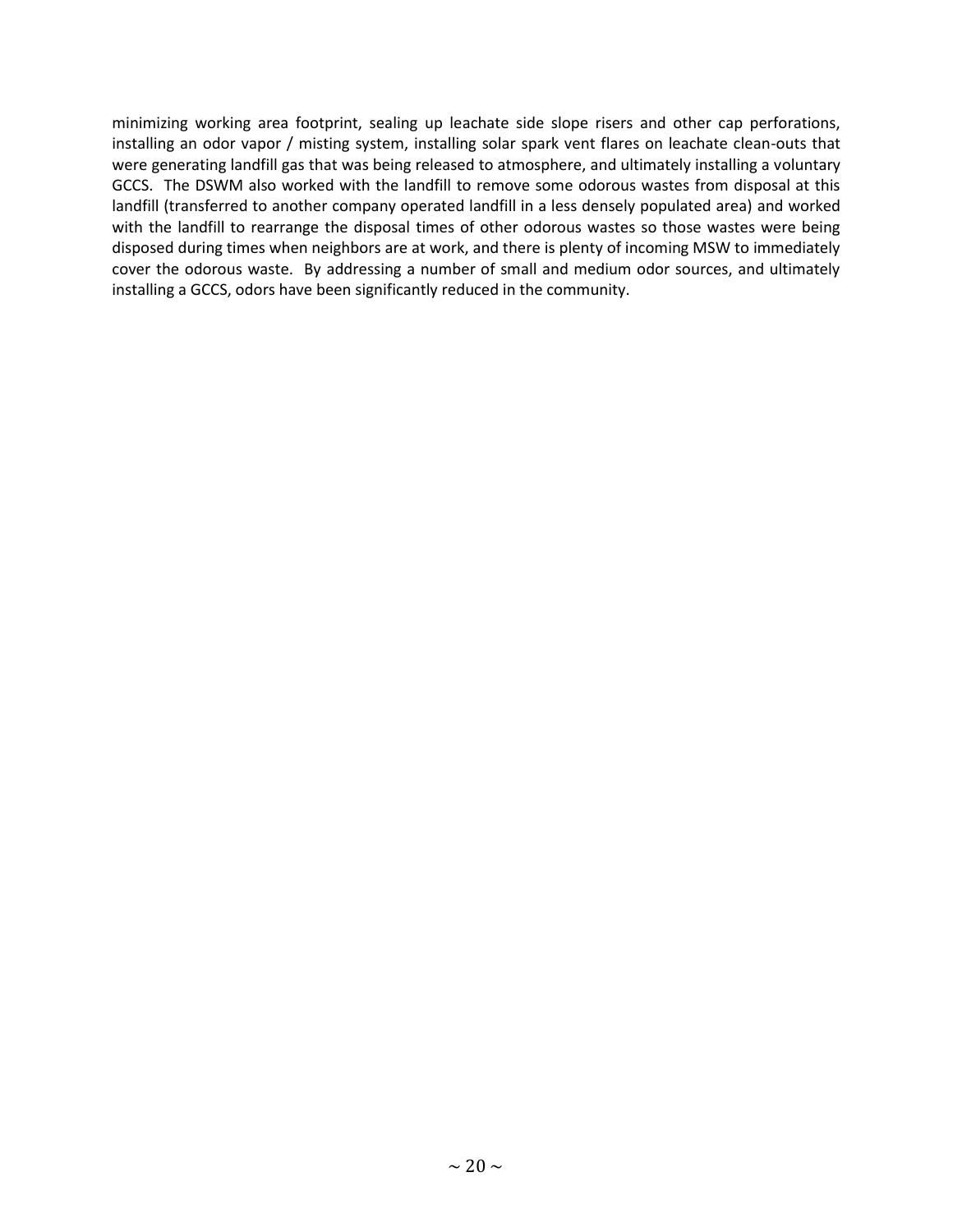### References

<span id="page-21-0"></span>Brzozowski, C. "How to Approach and Solve Landfill Odor Control Problems" 6 Jun. 2018, [https://www.mswmanagement.com/landfills/article/13034124/how-to-approach-an-solve-landfill-odor](https://www.mswmanagement.com/landfills/article/13034124/how-to-approach-an-solve-landfill-odor-control-problems)[control-problems](https://www.mswmanagement.com/landfills/article/13034124/how-to-approach-an-solve-landfill-odor-control-problems)

Brzozowski, C. "Landfill Odor Control" MSW Management, 20 Jun. 2017, <https://www.mswmanagement.com/landfills/article/13030283/landfill-odor-control>

- Centers for Disease Control and Prevention, "Landfill Gas Primer An Overview for Environmental Health Professionals." [www.atsdr.cdc.gov/HAC/landfill/html/ch2.html.](http://www.atsdr.cdc.gov/HAC/landfill/html/ch2.html)
- Centers for Disease Control and Prevention, "What do we know about the potential health effects of exposure to landfill gas?" <https://www.atsdr.cdc.gov/hac/landfill/html/ch3a.html>
- Fang, J., Yang, N., Cen, D., Shao, L., He, P. (2012). Odor Compounds from different sources of landfill: Characterization and source identification. *Waste Management 32 (7)*, 1401-1410. Retrieved from <https://www.sciencedirect.com/science/article/abs/pii/S0956053X12000736>
- Foss-Smith, Patrick. "Understanding Landfill Fires." *Waste Management World,* 1 Aug. 2010, <https://waste-management-world.com/a/understanding-landfill-fires>
- Karidis, Arlene. "Employing New Weapons to Fight Landfill Odors." *Waste 360*, 3 Mar. 2017, <https://www.waste360.com/nuisances/employing-new-weapons-fight-landfill-odors>
- Leonardos, G., Kendall, D., & Barnard, N. (1969) Odor Threshold Determinations of 53 Odorant Chemicals, *Journal of the Air Pollution Control Association, 19(2)*, 91-95. Retrieved from <https://www.tandfonline.com/doi/pdf/10.1080/00022470.1969.10466465?needAccess=true>
- National Solid Waste Management Association (NSWMA). *Managing Solid Waste Facilities to Prevent Odor*. Retrieved from [http://www.conserveruraltowns.org/yahoo\\_site\\_admin/assets/docs/Managing\\_Solid\\_Waste\\_Facilit](http://www.conserveruraltowns.org/yahoo_site_admin/assets/docs/Managing_Solid_Waste_Facilities.14535341.pdf) [ies.14535341.pdf](http://www.conserveruraltowns.org/yahoo_site_admin/assets/docs/Managing_Solid_Waste_Facilities.14535341.pdf)
- "Preventing and Eliminating Odors from Dead Rodents (and Other Animals)." *Techletter.com*, [www.techletter.com/Archive/Technical Articles/smellofdeath.html.](http://www.techletter.com/Archive/Technical%20Articles/smellofdeath.html)
- Rauch-Williams, T., Marshall, M.R., & Davis, D.J. (2018) Baseline Data to Establish the Current Amount of Resource Recovery from WWRFs (WSEC-2018-TR-003). Retrieved from [https://www.wef.org/globalassets/assets-wef/direct-download-library/public/03---resources/WSEC-](https://www.wef.org/globalassets/assets-wef/direct-download-library/public/03---resources/WSEC-2018-TR-003)[2018-TR-003](https://www.wef.org/globalassets/assets-wef/direct-download-library/public/03---resources/WSEC-2018-TR-003)
- Soporan, V.F., Nascutiu, L., Soporan, B., & Pavai, C. (2015). Case studies of methane dispersion patterns and odor strength in vicinity of municipal solid waste landfill of Cluj-Napoca, Romania, using numerical modeling. *Atmospheric Pollution Research, 6(2)*, 312-321. Retrieved from <https://www.sciencedirect.com/science/article/pii/S1309104215302397>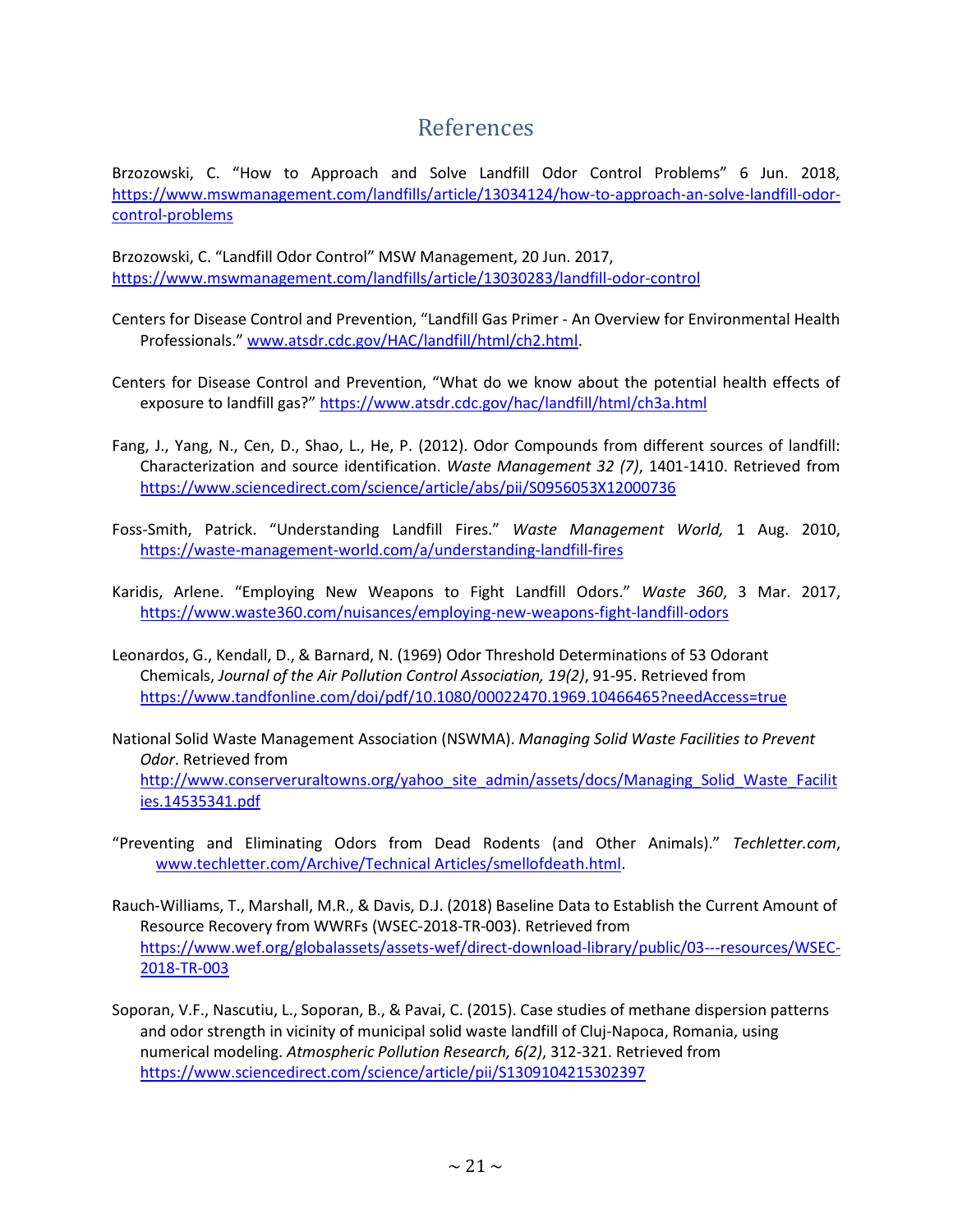- "Talking Trash The Chemistry Behind the Smell of Garbage." *Elsevier SciTechConnect*, 8 Aug. 2017, [http://scitechconnect.elsevier.com/talking-trash-chemistry-behind-garbage-smell/.](http://scitechconnect.elsevier.com/talking-trash-chemistry-behind-garbage-smell/)
- Tagaris, E., Sotiropoulou, R.P., Pilinis, C., & Halvadakis, C.P. (2003). A Methodology to Estimate Odors around Landfill Sites: The Use of Methane as an Odor Index and Its Utility in Landfill Siting. *Journal of the Air & Waste Management Association, 53(5)*, 629-634. Retrieved from <https://www.tandfonline.com/doi/pdf/10.1080/10473289.2003.10466198?needAccess=true>
- Tchobanoglous, G., Theisen, H., & Vigil, S. *Integrated Solid Waste Management: Engineering Principles and Management Issues*. McGraw-Hill Companies Incorporated, 1993.
- "Temperature Inversion," Encyclopædia Britannica[. https://www.britannica.com/science/temperature](https://www.britannica.com/science/temperature-inversion)[inversion](https://www.britannica.com/science/temperature-inversion)
- UMass Extension. *Odor Control* (CDLE Pub. 08-16). Retrieved from [https://ag.umass.edu/crops-dairy](https://ag.umass.edu/crops-dairy-livestock-equine/fact-sheets/odor-control)[livestock-equine/fact-sheets/odor-control](https://ag.umass.edu/crops-dairy-livestock-equine/fact-sheets/odor-control)
- U.S. Environmental Protection Agency (1980). *Regulatory Options for the Control of Odors* (EPA-450/5-80- 003). Retrieved from<https://nepis.epa.gov/Exe/ZyPDF.cgi/9101XSVY.PDF?Dockey=9101XSVY.PDF>
- U.S. Environmental Protection Agency (2014). *Best Management Practices to Prevent and Control Hydrogen Sulfide and Reduced Sulfur Compound Emissions at Landfills That Dispose of Gypsum Drywall* (EPA/600/R-14/039). Retrieved fro[m https://nepis.epa.gov/Adobe/PDF/P100NG53.pdf](https://nepis.epa.gov/Adobe/PDF/P100NG53.pdf)
- Wenjing, L., Zhenhan, D., Dong, L., Caicedo Jimenez, L.M., Yanjun, L., Hanwen, G., & Hongtao, W. (2015). Characterization of odor emission on the working face of landfill and establishing of odorous compounds index. *Waste Management 42(8)*, 74-81. Retrieved from <https://www.sciencedirect.com/science/article/pii/S0956053X15003256?via%3Dihub>
- Ying, D., Chuanyu, C., Bin, H., Yueen, X., Zuejuan, Z., Yingxu, C., & Weixiang, W. (2012). Characterization and control of odorous gases at a landfill site: A case study in Hangzhou, China. *Waste Management, 32(2)*, 317-326. Retrieved fro[m http://www.hia21.eu/dwnld/20120419\\_2.pdf](http://www.hia21.eu/dwnld/20120419_2.pdf)

#### **Odor Resources applicable to Composting:**

Haug, R.T. "Elements of Odor Management." *BioCycle,* 29 Jul. 2020, [https://www.biocycle.net/elements](https://www.biocycle.net/elements-of-odor-management/)[of-odor-management/](https://www.biocycle.net/elements-of-odor-management/)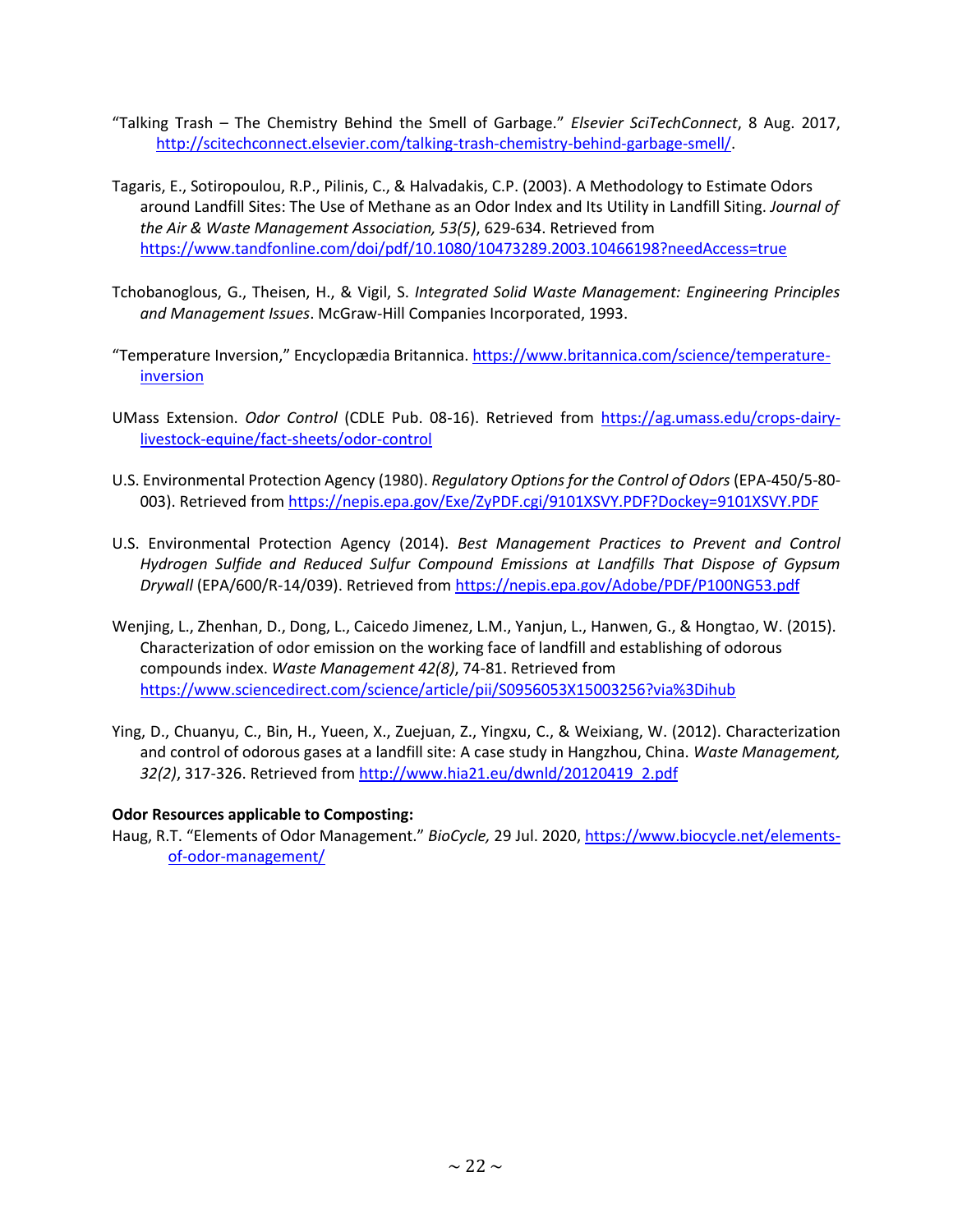## Appendix A – Links to State Regulations

The following citations and regulatory links were provided by State representatives in response to the ASTSWMO odor control survey or were found by ASTSWMO Solid Waste Disposal and Conversion Task Force members during the research phase for this compendium. As these are links to various internet pages, links are subject to change.

<span id="page-23-0"></span>

| <b>State</b> | <b>SW Odor Citations</b>                                                            | <b>Solid Waste Regulations Link</b> | <b>Air Quality Odor Citation</b> | <b>Air Quality Regulations Link</b> |
|--------------|-------------------------------------------------------------------------------------|-------------------------------------|----------------------------------|-------------------------------------|
| Alabama      |                                                                                     | ADEM r. 335-13                      |                                  |                                     |
| Alaska       | 18 AAC 60.233                                                                       | <b>18 AAC 60</b>                    | 18 AAC 50.110                    | <b>18 AAC 50</b>                    |
| Arizona      |                                                                                     | <b>18 AAC 13</b>                    |                                  |                                     |
| Arkansas     | Solid Waste Reg 22,<br>various                                                      | <b>AR Reg.22.</b>                   |                                  |                                     |
| California   |                                                                                     | <b>27 CCR</b><br><b>14 CCR 7</b>    |                                  |                                     |
| Colorado     |                                                                                     | 6 CCR 1007-2 Part 1                 |                                  |                                     |
| Connecticut  | Sec 22a-209-7(n)<br>Sec 22a-209-8                                                   | RCSA 22a-209-7                      | Sec 22a-174-23(a)(1)             | RSCA 22a-174-23                     |
| Delaware     | 7 DE Reg 1300 (5.0)<br>various                                                      | 7 DE Reg 1300                       |                                  |                                     |
| Florida      | 62-701.530(1)(a) FAC<br>62-701.530 (3)(b) FAC                                       | 62-701 FAC                          |                                  |                                     |
| Georgia      |                                                                                     | 391-3-4 (logon)                     |                                  |                                     |
| Hawaii       | HAR 11-58.1-15(b)(1)                                                                | HAR 11-58.1                         |                                  |                                     |
| Idaho        | IS 39-7412                                                                          | IS 39-74<br><b>IDAPA 58.01.06</b>   |                                  |                                     |
| Illinois     | 35 IAC 811.311(a)(3)<br>35 IAC 811.309(d)(5)                                        | 35 IAC 807-849                      |                                  |                                     |
| Indiana      | 329 IAC 10-36-4                                                                     | 329 IAC 10                          |                                  |                                     |
| lowa         | IAC 567-113.8(2)f                                                                   | IAC 567-113                         |                                  |                                     |
| Kansas       | KAR 28-29-23(o)<br>KAR 28-29-104(i)(3)(D)<br>KAR-28-29-108(b)(2)<br>KAR 28-29-3(jj) | KSA 65-34 & KAR 28-29               |                                  |                                     |
| Kentucky     |                                                                                     | 401 KAR 30                          | 401 KAR 53:010.4                 | 401 KAR 53:010                      |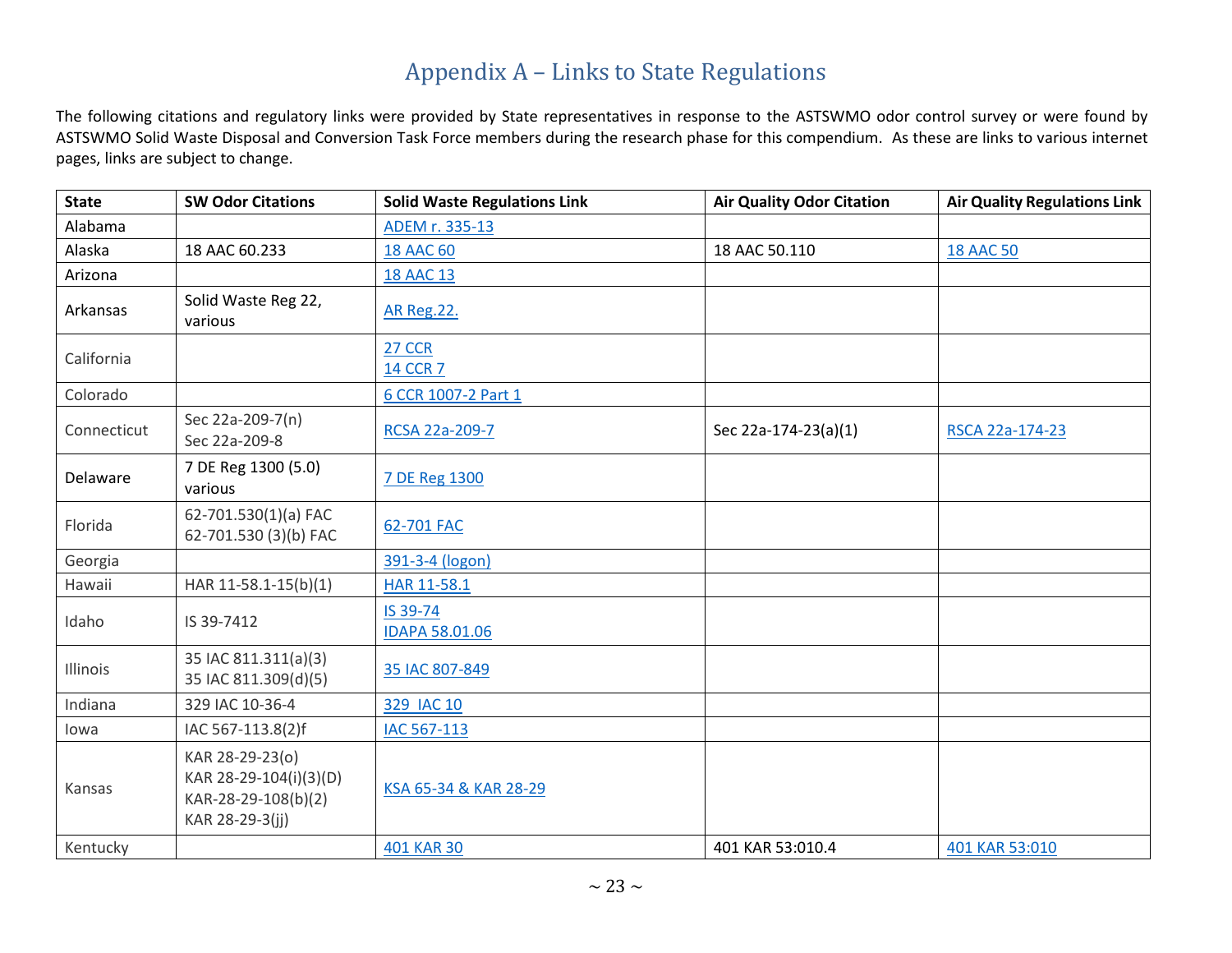| <b>State</b>            | <b>SW Odor Citations</b>                                        | <b>Solid Waste Regulations Link</b> | <b>Air Quality Odor Citation</b>          | <b>Air Quality Regulations Link</b> |
|-------------------------|-----------------------------------------------------------------|-------------------------------------|-------------------------------------------|-------------------------------------|
| Louisiana               | LAC 33: VII.711.B.2.a.v                                         | <b>LAC 33:VII</b>                   |                                           |                                     |
| Maine                   | 06-096-400.4.G                                                  | 06-096-400 - 425                    |                                           |                                     |
| Maryland                | COMAR 26.04.07.03A                                              | COMAR 26.04.07                      |                                           |                                     |
| Massachusetts           |                                                                 | 310 CMR 19.000                      |                                           |                                     |
| Michigan                | Various                                                         | <b>MAC R 299.49</b>                 |                                           |                                     |
| Minnesota               | MR 7035.2815:11A.                                               | MR 7001 and 7035                    | MR 7009.0080                              | <b>MR7009</b>                       |
| Mississippi             |                                                                 | 11-Miss.-Admin.-Code-Pt.-4-Ch.-1    |                                           |                                     |
| Missouri                | 10 CSR 80-3(11)(B)&(D)<br>10 CSR 80-3(13)(B)6<br>10 CSR 80-3(C) | <b>10 CSR 80</b>                    | 10 CSR 10-6.165                           | 10 CSR 10-6                         |
| Montana                 |                                                                 | ARM 17.50, sub Chpts 11-14          |                                           |                                     |
| Nebraska                | 132 NAC 4.02                                                    | <b>132 NAC</b>                      |                                           |                                     |
| Nevada                  |                                                                 | NAC 444.570                         |                                           |                                     |
| <b>New</b><br>Hampshire |                                                                 | Env-Sw 100-2100                     |                                           |                                     |
| New Jersey              |                                                                 | <b>NJAC 7:26</b>                    |                                           |                                     |
| <b>New Mexico</b>       |                                                                 | <b>NMAC 20.9</b>                    |                                           |                                     |
| New York                |                                                                 | 6 NYCRR Ch. IV, Parts 360-369       |                                           |                                     |
| North Carolina          | 15A NCAC 13B.0542 (f)(1)                                        | <b>15A NCAC 13</b>                  | 15A NCAC 02D.1801<br>15A NCAC 02D.1806(e) | 15A NCAC 02D                        |
| North Dakota            |                                                                 | <b>NDAC 33-20</b>                   |                                           |                                     |
| Ohio                    | OAC 3745-27-19(B)(3)<br>OAC 3745-27-01(N)(5)                    | OAC 3745-27, etc.                   |                                           |                                     |
| Oklahoma                |                                                                 | 75 OAC 252:515                      |                                           |                                     |
| Oregon                  |                                                                 | OAR 340-094                         |                                           |                                     |
| Pennsylvania            | 25 PC 273.136                                                   | 25 PC 271 to 25 PC 285              |                                           |                                     |
| Rhode Island            | 250-RICR-140-05-2.3.4                                           | 250-RICR-140-05-2                   | 250-RICR-120-05-17.5                      | 250-RICR-120-05-17                  |
| South Carolina          | Reg. 61-107-19, Pt. II E.10.<br>Reg. 61-107-19, Pt. IV C.7.     | SC Reg. 61-107-19                   |                                           |                                     |
| South Dakota            |                                                                 | <b>SDLC 74-27</b>                   |                                           |                                     |
| Tennessee               |                                                                 | <b>TEDC Rule 0400-11-01</b>         |                                           |                                     |
| Texas                   | 30 TAC 330.15<br>30 TAC 330.149                                 | 30 TAC 330                          |                                           |                                     |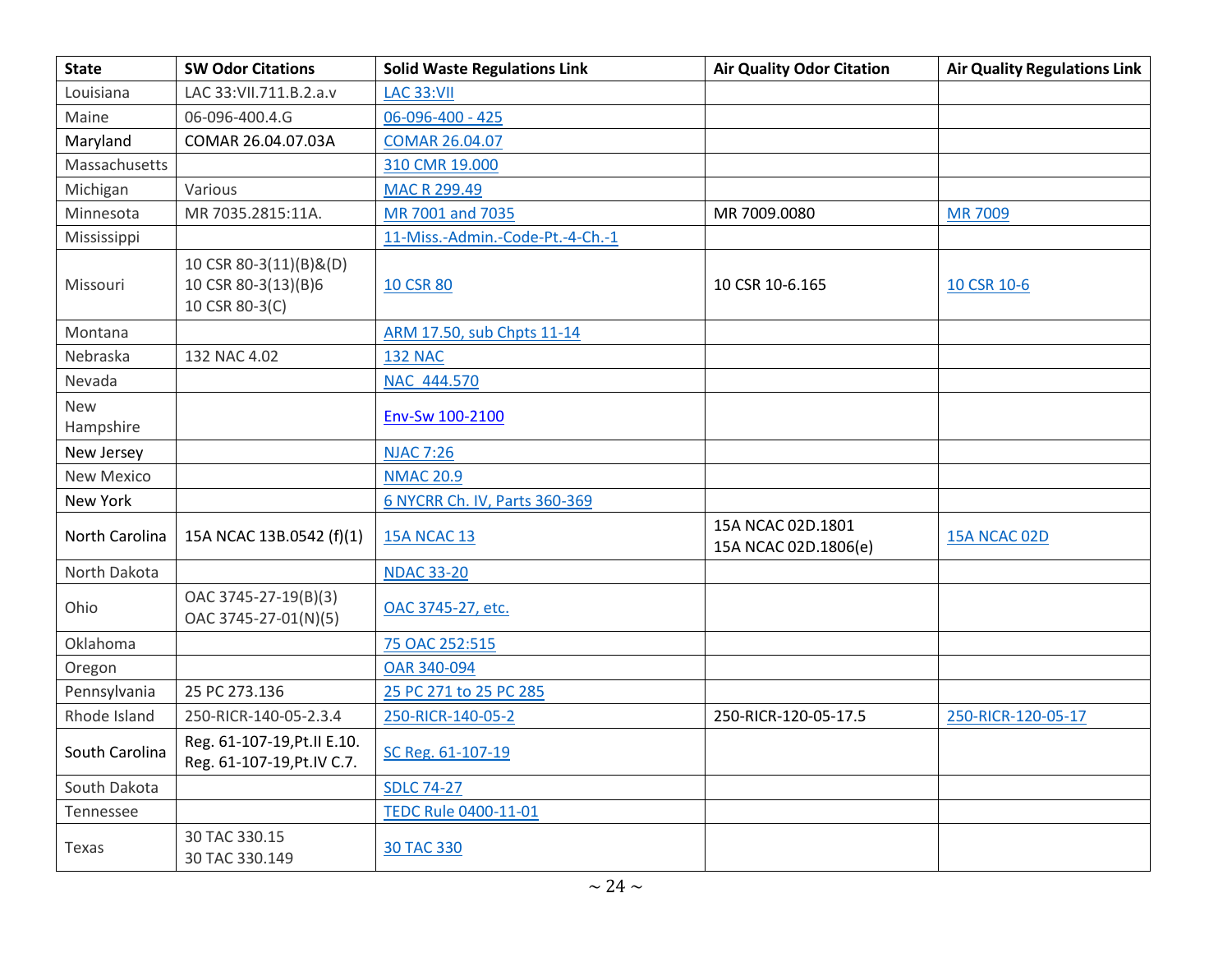| <b>State</b>  | <b>SW Odor Citations</b>                 | <b>Solid Waste Regulations Link</b> | <b>Air Quality Odor Citation</b> | <b>Air Quality Regulations Link</b> |
|---------------|------------------------------------------|-------------------------------------|----------------------------------|-------------------------------------|
| Utah          | UAC R315-303-4                           | <b>UAC R315-303</b>                 |                                  |                                     |
| Vermont       | CVR 12-036-003-6-<br>503(b)(3)(A)        | CVR 12-036-003-6                    |                                  |                                     |
| Virginia      | 9 VAC 20-81-140.A.10                     | 9 VAC 20-81                         | 9 VAC 20-81-10                   |                                     |
| Washington    | WAC 173-351-200(2)(a)                    | WAC 173-351                         |                                  |                                     |
| West Virginia | 33 CSR 1-4.6.a.1.U<br>33 CSR 1-4.6.b.2.A | 333 CSR 1                           |                                  |                                     |
| Wisconsin     | NR 514.06, WAC                           | Chapters NR 500 - NR 538            | NR 429.03                        | <b>NR429</b>                        |
| Wyoming       |                                          | WS 35-11-101                        |                                  |                                     |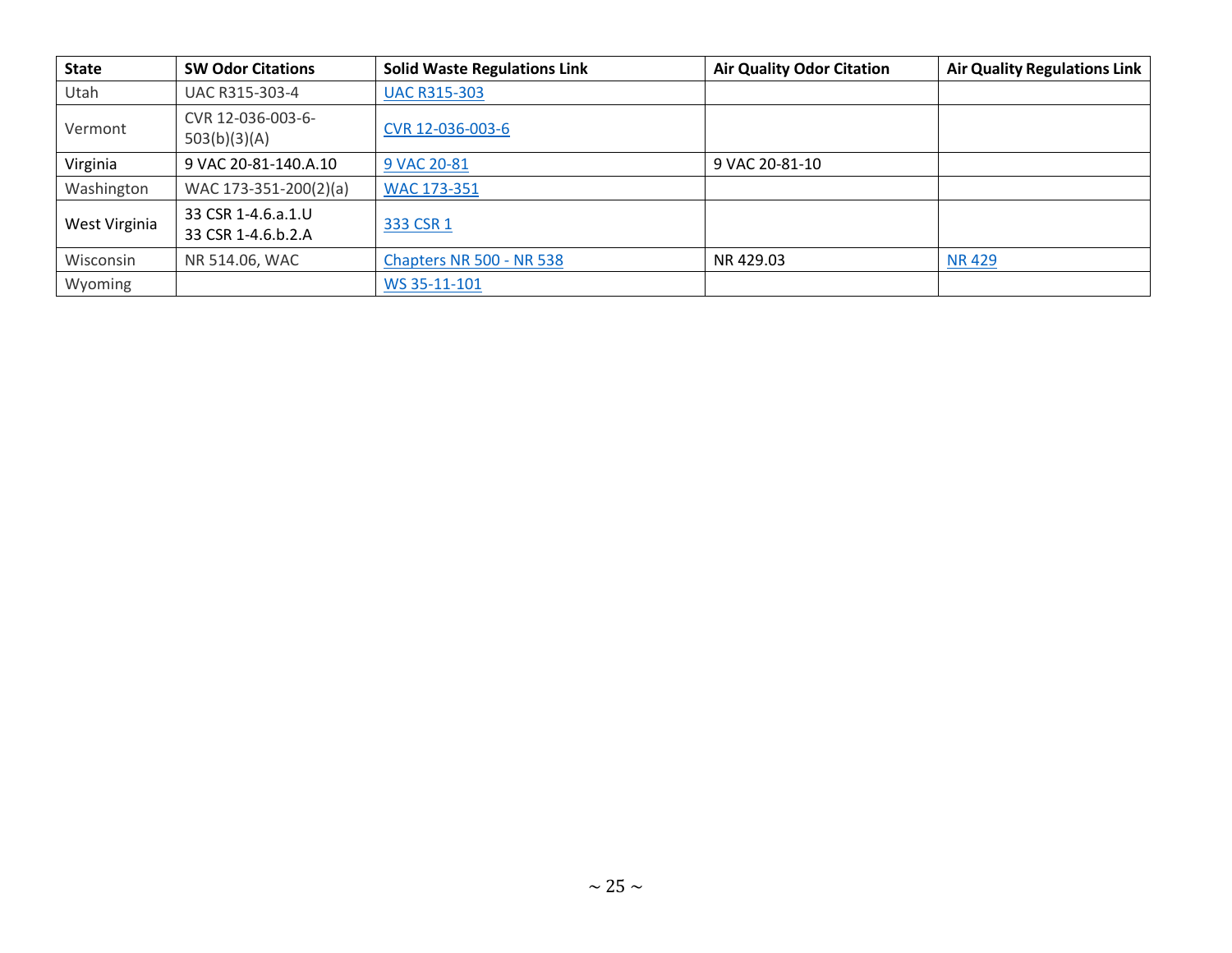## Appendix B - H2S Odor Control Strategies

<span id="page-26-0"></span>There are two strategies to control H<sub>2</sub>S odors at MSWLFs that can be employed separately or jointly:

- 1) the generation of  $H_2S$  can be prevented by the prohibition or employment of modified disposal and landfill operational practices, and
- 2) the emission of  $H_2S$  can be controlled by the implementation of certain landfill practices.

Controlling the generation and limiting the emissions of  $H_2S$  can be undertaken employing short and longterm practices. The following sections summarize information presented in USEPA's Best Management Practices to Prevent and Control Hydrogen Sulfide and Reduced Sulfur Compound Emissions at Landfills that Dispose of Gypsum Drywall (2014).

#### <span id="page-26-1"></span>Conditions Necessary for Development of Odors by C&D Waste

Hydrogen sulfide  $(H<sub>2</sub>S)$  is a gas generated through the anaerobic decomposition of gypsum drywall (referred to in Section 3.2.4.3. as gypsum wallboard). H<sub>2</sub>S is also known as hydrosulfuric acid, sewer gas, sulphuretted hydrogen, hepatic gas, sour gas and stink damp. H2S is a poisonous, irritating, flammable, and colorless gas with a characteristic rotten-egg odor detectable by humans at low concentrations and a sweet odor at higher concentrations.  $H_2S$  is slightly heavier than air and may accumulate in enclosed, poorly ventilated and low-lying areas (USEPA, 2015).

H<sub>2</sub>S is formed in the landfill environment via the reduction of sulfate (SO<sub>4</sub><sup>2-</sup>) which is the primary H<sub>2</sub>S generation mechanism in landfills. In addition to the presence of gypsum drywall in the C&D waste disposed in landfills, other factors contribute to the generation of  $H_2S$  in landfills:

- Moisture is needed to provide a medium for the growth of sulfate-reducing bacteria (SRB). Stormwater infiltration into the waste, the lack of a leachate collection and removal system, leachate recirculation, and the moisture content of the disposed waste all contribute to the moisture content of a landfill.
- The generation of H<sub>2</sub>S requires organic matter as a substrate (food) for utilization by the SRB. The paper backing on drywall is sufficient to sustain the SRB. A MSWLF has a much greater amount of organic matter in comparison to a dedicated C&D landfill.
- Anaerobic conditions (a lack of oxygen) are necessary for the reduction of  $SO_4^2$ -into H<sub>2</sub>S. This condition occurs in MSW and dedicated C&D landfills after the placement of subsequent lifts/layers of waste and soil cover.
- The pH and temperature conditions necessary for SRB to thrive typically occur in the MSW and dedicated C&D landfill environments. A pH ranging from 6 to 9 and temperatures ranging from 80°C to -1.8°C are necessary for SRB to exist (USEPA, 2015).

Laboratory experiments comparing  $SO_4^2$  reduction in reactors containing fresh MSW with and without gypsum drywall indicated the concurrent production of methane  $(CH_4)$  and H<sub>2</sub>S, and the reactors with added gypsum drywall produced sulfur emissions 10 times greater than the reactors without the added gypsum drywall (Fairweather and Barlaz, 1998) (USEPA, 2015).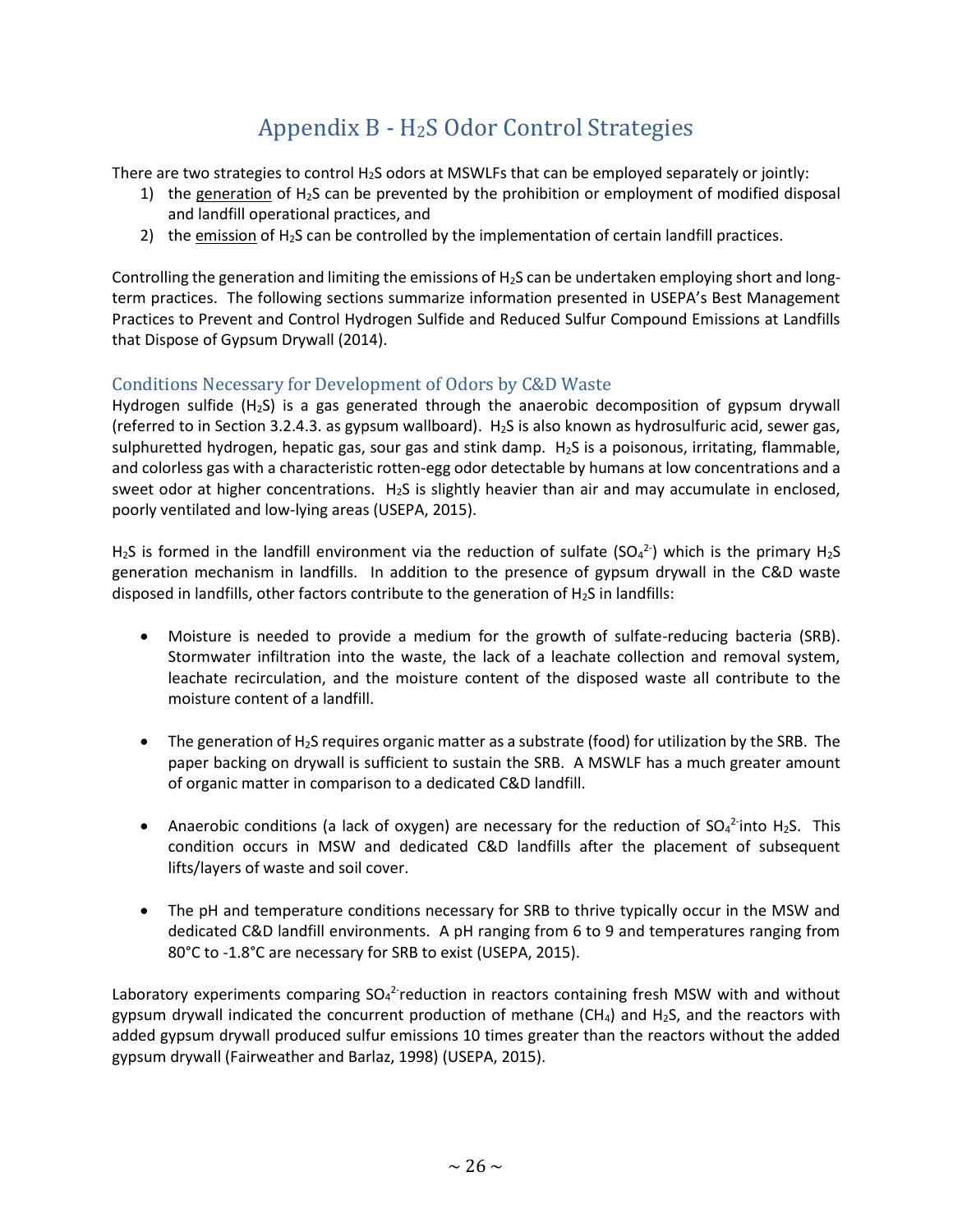Several factors may lead to the promotion in H2S production in a MSWLF. It has been noted that the presence of degradable components in MSW results in the production of landfill gas, possibly resulting in a greater transport of H2S through the landfill gas collection system or landfill surface. The reuse and/or disposal of C&D fines (RSM) at a landfill can lead to an increase in  $H_2S$  production. Also, the practice of leachate recycling/recirculation leads to an increase in landfill gas production including H<sub>2</sub>S production.

#### <span id="page-27-0"></span>Prevention of H2S Odors from C&D Waste and Employing Best Management Practices

The prevention of odors attributable to H<sub>2</sub>S formation begins with understanding the factors that cause the generation of H<sub>2</sub>S. The preceding section identified factors necessary for H<sub>2</sub>S generation. The following sections identify how some of these contributing factors can be addressed at a landfill to prevent or mitigate H2S formation employing best management daily and other short term practices.

#### <span id="page-27-1"></span>Controlling the Disposal and Reuse of C&D Waste Containing Gypsum Drywall

The most obvious means of preventing the generation of  $H_2S$  odor attributable to the disposal or reuse of C&D waste at a landfill is to prohibit its disposal and reuse. However, as discussed previously, the principal component of the C&D waste stream responsible for H2S odor is gypsum drywall. Consequently, it may only be necessary to control or limit the content of gypsum drywall in the C&D waste stream. The practice of limiting/controlling the disposal and reuse of gypsum drywall at a landfill may be employed as a shortterm practice until such time as other  $H_2S$  odor control strategies are employed as discussed later in this Appendix, or the limiting/controlling practice may be employed over the long term as an indefinite disposal ban.

#### <span id="page-27-2"></span>Controlling Moisture Contact with C&D Waste

The key to minimizing  $H_2S$  generation in the landfill environment is controlling moisture contact with the C&D waste containing gypsum. This involves practicing sound daily landfill housekeeping operations. Daily operations which can minimize the contact of moisture with C&D waste, and therefore minimize H<sub>2</sub>S generation, include minimizing the size of the daily active disposal fill face, grading the area adjacent to the fill face to minimize drainage into the active fill face, and the use of daily cover. Other short-term landfill operational practices that can be employed to minimize the contact of moisture with C&D waste include the proper operation and maintenance of the landfill environmental control systems, such as: the use and positive grading of intermediate and final cover, the timely repair of covered areas that have experienced settlement to prevent ponding and infiltration, and ensuring proper functioning of the landfill leachate collection and removal system and the landfill stormwater control system.

Reducing or minimizing the size of the daily active disposal fill face minimizes the area through which moisture can infiltrate through the waste mass. Likewise, grading the area adjacent to the daily active fill face or locating the daily active fill face so as to limit or prevent moisture from draining into the fill face can also reduce moisture contact with the waste mass. The use of daily cover encourages water runoff and assists in reducing moisture infiltration into the waste mass.

Similar to the use of daily cover, the use and positive grading of intermediate cover in those portions of the landfill which are not expected to receive additional waste receipts for an extended time period encourages surface water runoff and reduces infiltration, thereby limiting moisture contact with the waste mass. Timely repair of areas with intermediate or final cover that have experienced waste settlement encourages continued positive drainage, limits infiltration through the cover and contact of moisture with the waste mass.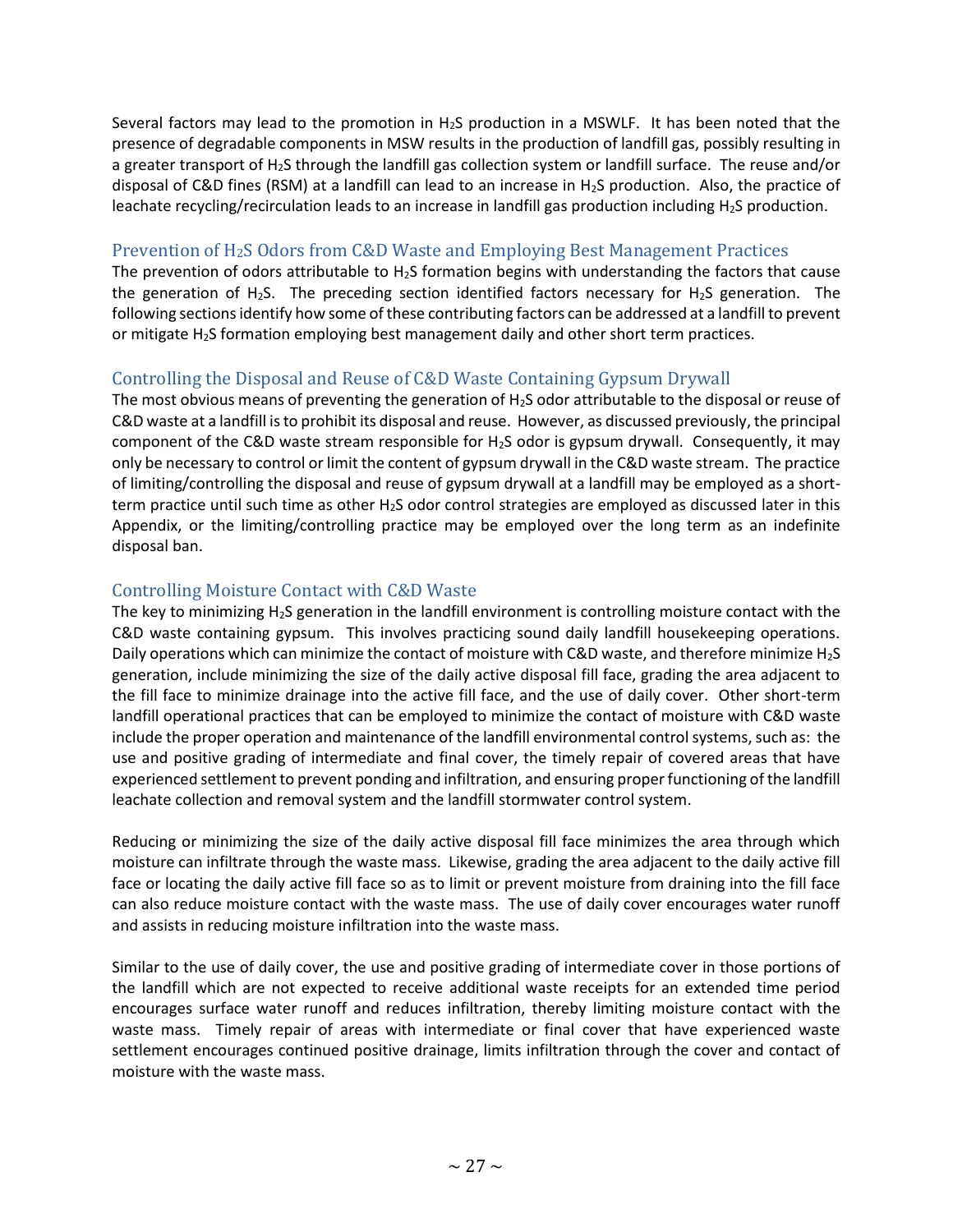The proper operation and maintenance of the landfill leachate collection and removal system can limit exposure of the waste mass to leachate. Likewise, the proper operation and maintenance of the landfill stormwater control system can effectively direct stormwater off of and away from the landfill, thereby limiting contact of moisture with the waste mass.

#### <span id="page-28-0"></span>Controlling Sulfate Reducing Bacteria (SRB)

Limited laboratory research has been conducted on controlling or inhibiting the growth of SRB. USEPA notes that as of 2015, the use of bacterial inhibitors has not been examined on the field scale and further research is needed to assess the effectiveness of inhibiting SRB growth on H2S production and the potential effect such an inhibition may have on the landfill environmental monitoring and control systems (USEPA, 2015).

#### <span id="page-28-1"></span>Control of H2S Odor Emissions from C&D Waste

In many cases, the generation of gas, and the resultant generation of  $H_2S$ , by a MSWLF, may be unavoidable. In such instances, methods and best management practices are needed to control and mitigate the H2S odor emissions. As mentioned in regard to controlling moisture contact with C&D waste, the proper operation and maintenance of the primary landfill environmental control systems can assist in controlling and mitigating H2S odor emissions. The primary control systems (leachate collection and removal, final cover and gas collection and control) work best in controlling odors when employed and operated as an overall combined and integrated system. In some instances, it may be necessary to augment the primary landfill environmental control systems or develop a secondary system to control emissions such as the application of a soil amendment or the use of odor neutralizers.

#### <span id="page-28-2"></span>Leachate Management

H2S contained in leachate volatilizes in accordance with Henry's law and it has been demonstrated that leachate can be a significant source of  $H_2S$  emissions (USEPA, 2015). Therefore, the control and prevention of pooling leachate and seeps on the landfill surface can contribute to reducing  $H_2S$  odor emissions. Control and prevention can be realized by the timely repair of landfill cover and the proper operation and maintenance of the leachate collection, leachate removal, and stormwater control systems.

Leachate storage systems such as tanks and ponds can also be significant sources of H<sub>2</sub>S odor emissions.

#### <span id="page-28-3"></span>Landfill Cover Systems

The installation of a final cover system with a low permeability layer can greatly assist in reducing  $H_2S$  odor emissions by preventing the conditions that allow moisture to infiltrate into the waste mass and preventing the release of odors to the atmosphere.

#### <span id="page-28-4"></span>Landfill Gas Collection and Control Systems

Among other things, gas collection and control systems are installed in a landfill to control emissions to the atmosphere generated by the decomposition of the landfill waste mass. The installation of such a system in a MSWLF is commonly undertaken in order to comply with federal standards which mandate installation of a system upon the landfill reaching a certain waste capacity and emission rate threshold. However, such thresholds may not apply to a C&D landfill. Furthermore, while a C&D landfill may generate H2S, waste receipts may not generate a sufficient amount of methane to allow for the operation of a gas collection and control system employing a destruction device. In such cases, a supplemental fuel may be needed to provide the minimum BTU content to combust the gas (USEPA, 2015). USEPA also